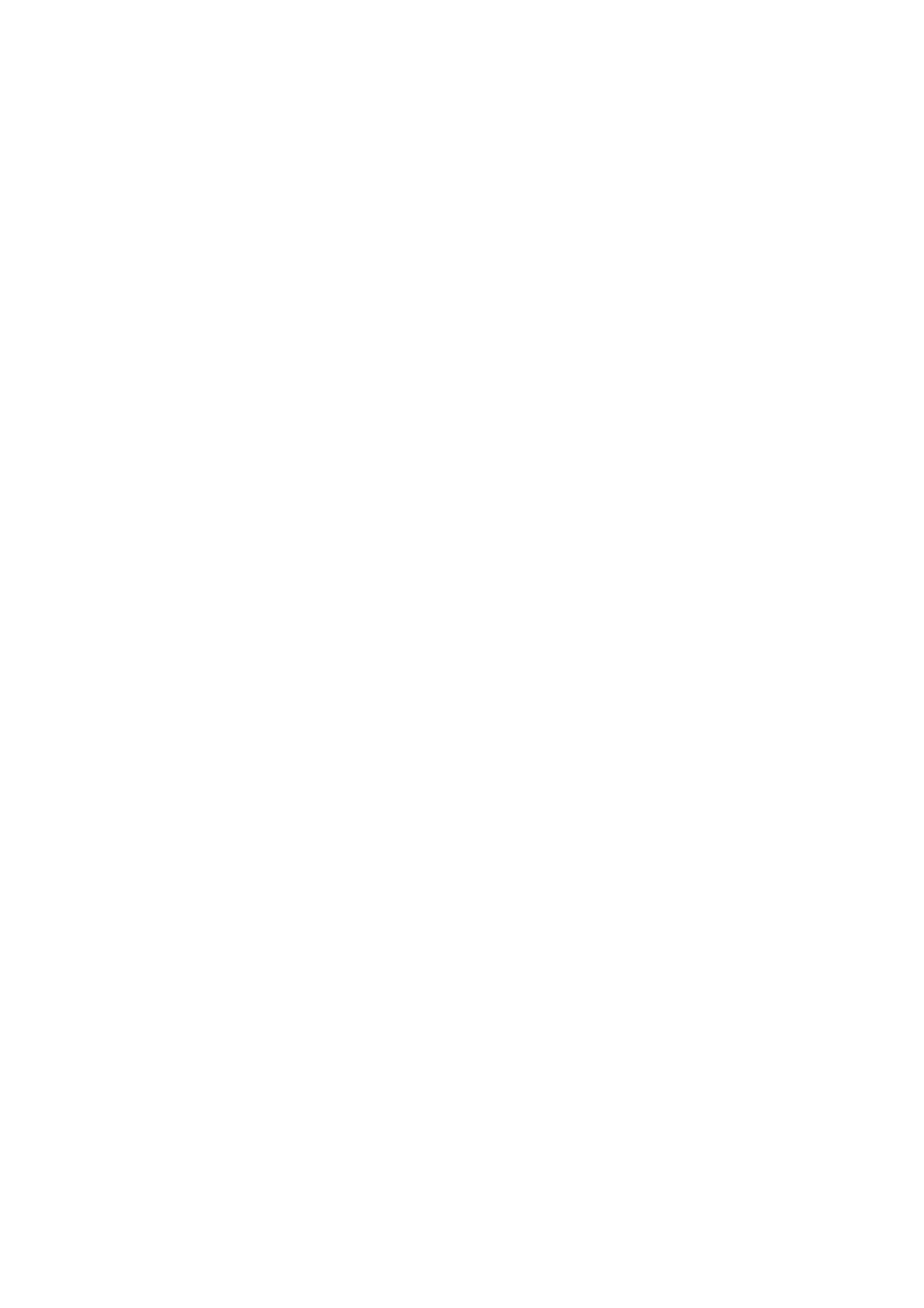## **ANALYST'S REPORT CONCERNING THE DEPLOYMENT OF SECURITY FORCES IN LURGAN DURING THE PERIOD SATURDAY 13TH MARCH 1999 TO MONDAY 15TH MARCH 1999**

#### **INTRODUCTION**

1. On Monday 15th March 1999 Mrs Rosemary NELSON, a practising solicitor, was murdered close to her home in Lurgan, County Armagh, Northern Ireland by an improvised explosive device that had been placed beneath her BMW car. A claim of responsibility was quickly made by the 'Loyalist' Red Hand Defenders.

2. In the days following Mrs Nelson's murder allegations were made suggesting collusion between members of the security forces and the perpetrators. A report published by The Pat Finucane Centre (PFC) entitled "Rosemary Nelson The Life and Death of a Human Rights Defender" dated March 1999, frequently refers to reports made to them of a suspicious increase in Royal Ulster Constabulary and British Army activity in and around the area of Mrs Nelson's home in the days leading up her murder.

- *"According to local people the attack took place against the backdrop of unprecedented security activity in the weeks and days leading up to the murder in the area surrounding the Nelson home."* [PFC Report, page 4, 'Introduction']
- *"We have sought to both answer and ask a number of questions" … " Was there unprecedented security activity in the weeks and days leading up to the murder near the Nelson home in Lurgan?" … " Where did the trail of collusion between members of the security forces and loyalist paramilitaries begin?"* [PFC Report, page 4, 'Introduction']

# **METHODOLOGY**

3. With the above concerns in mind, the officer in overall command of the murder investigation, Deputy Chief Constable Colin Port, commissioned this report and its accompanying charts in order to determine the movements of all RUC and British military personnel on duty and present in and around Lurgan during the weekend prior to the murder of Mrs Nelson.

4. The period covered by this analysis extends from 09:00 hours Saturday 13<sup>th</sup> March 1999 to the time of the arrival of the Senior Investigating Officer at the murder scene, 13:40 hours Monday  $15^{th}$  March 1999.

5. Having identified those members of the security forces on duty between these times, I have then attempted to verify and, if necessary, challenged their recollections of their movements by reference to relevant documents and sightings by other members of the security forces. Anomalies in individuals reported movements have been reported back to the Senior Management Team for their information and action.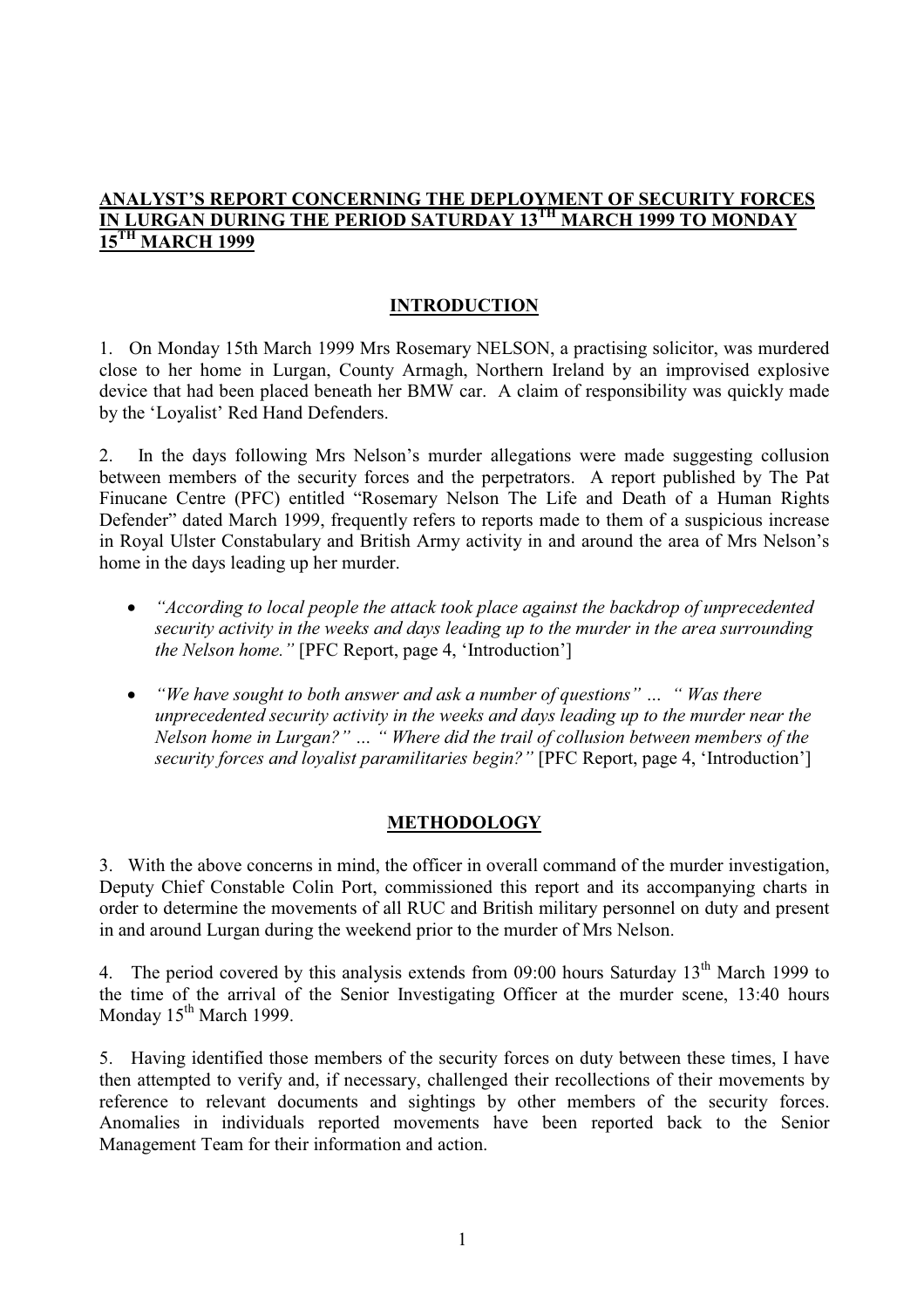6. A Master Case Chart (Time Line) has been drafted using i2 software. The chart depicts the movements of security force personnel from the morning of Saturday 13th March 1999 through to the evening of Monday 15th March 1999. The master case chart has been compiled from the below described separate case charts which depict various security force activities during the said time period.

| <b>Description</b>                                                                                                                                             | Reference        |
|----------------------------------------------------------------------------------------------------------------------------------------------------------------|------------------|
| Case Analysis (Time Line) Chart - Master Case Chart<br>Of Security Forces Duties and Movements 13 <sup>th</sup> to 15 <sup>th</sup> March 1999                 | RBN 4            |
| Case Analysis (Time Line) Chart - 3RIR Duties and Movements<br>$13th$ to $15th$ March 1999                                                                     | RBN 3            |
| Case Analysis (Time Line) Chart - Royal Ulster Constabulary<br>(Lurgan Area) Duties and Movements 13 <sup>th</sup> to 15 <sup>th</sup> March 1999              | <b>RBN 10</b>    |
| Case Analysis (Time Line) Chart - RUC Traffic Division Duties<br>And Movements 13 <sup>th</sup> to 15 <sup>th</sup> March 1999                                 | <b>RBN 11</b>    |
| Case Analysis (Time Line) Chart - RUC J2 Mobile Support Unit<br>Duties And Movements 13 <sup>th</sup> to 15 <sup>th</sup> March 1999                           | <b>RBN 12</b>    |
| Case Analysis (Time Line) Chart - Patrol by G Company 3 Royal<br>Irish Regiment Saturday 13 <sup>th</sup> March 1999                                           | RBN <sub>2</sub> |
| Case Analysis (Time Line) Chart - Patrol by F Company 3 Royal<br>Irish Regiment Saturday 13 <sup>th</sup> March 1999                                           | RBN 5            |
| Case Analysis (Time Line) Chart - Patrol by F Company 3 Royal<br>Irish Regiment Sunday 14 <sup>th</sup> March 1999                                             | RBN 6            |
| Case Analysis (Time Line) Chart – Quick Reaction Force by<br>F Company 3 Royal Irish Regiment Sunday 14 <sup>th</sup> / Monday 15 <sup>th</sup><br>March 1999  | RBN 7            |
| Case Analysis (Time Line) Chart - Patrol by G Company 3 Royal<br>Irish Regiment Monday 15 <sup>th</sup> March 1999                                             | <b>RBN 8</b>     |
| Case Analysis (Time Line) Chart – Quick Reaction Force by<br>G Company 3 Royal Irish Regiment Monday 15 <sup>th</sup> / Tuesday 16 <sup>th</sup><br>March 1999 | RBN 9            |

7. Two spreadsheets RBN 13 and RBN 14 have been drafted to show the duties performed by all security force personnel known to have been on duty who entered the Lurgan area during the period covered by this report. These charts show the duties and callsigns for each hour across the time parameters. They also show relevant references to the HOLMES J404 account.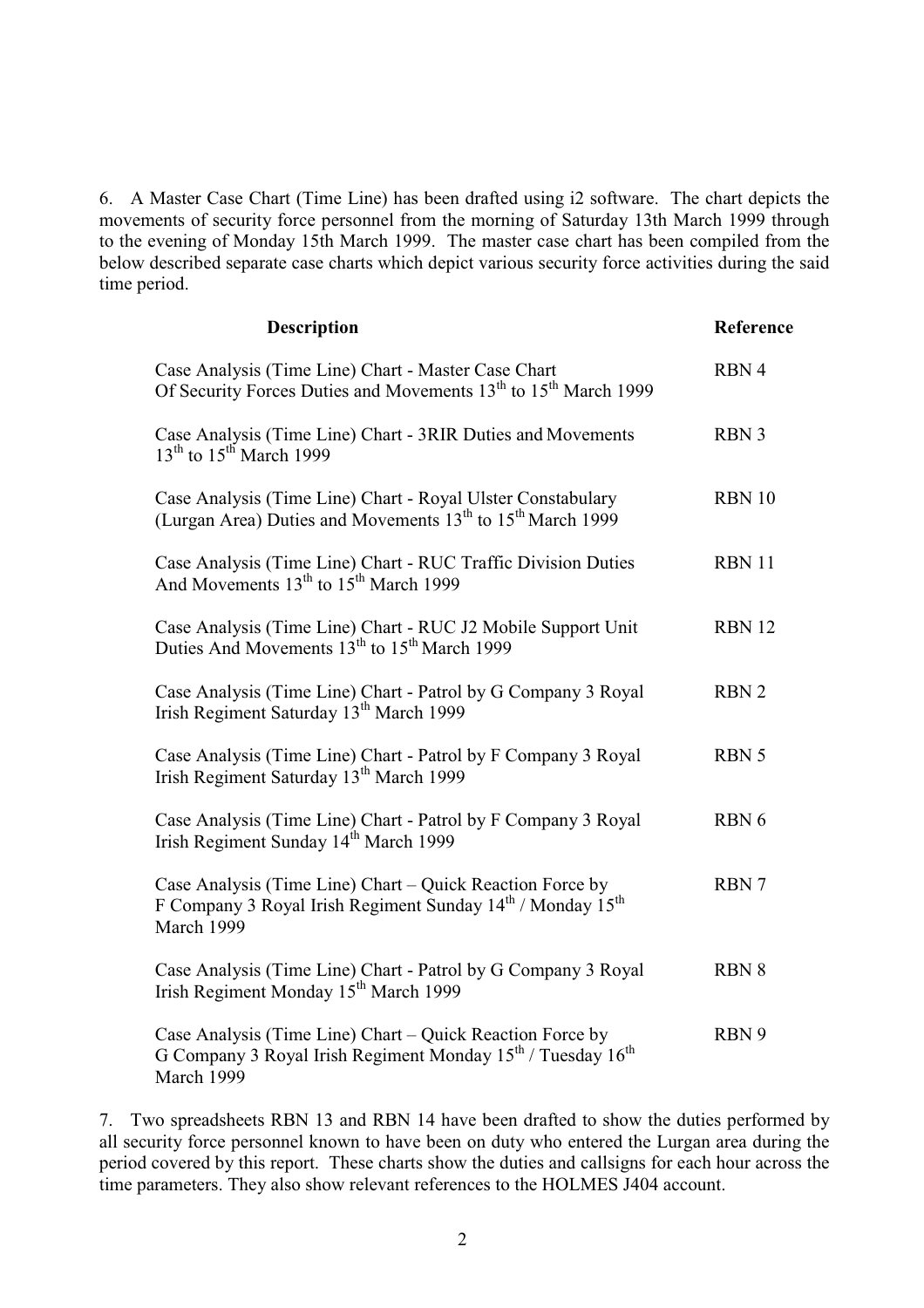8. The two spreadsheets are:

| <b>Description</b>                                                                                                                       | Reference     |
|------------------------------------------------------------------------------------------------------------------------------------------|---------------|
| Duties Chart - 3 Royal Irish Regiment (Lurgan Area)<br>12:00 hour 12 <sup>th</sup> March 1999 to 23:59 hours 15 <sup>th</sup> March 1999 | RBN 13        |
| Duties Chart - Royal Ulster Constabulary (Lurgan Area)<br>12:00 hour 12 <sup>th</sup> March 1999 to 23:59 hours 15th March 1999          | <b>RBN 14</b> |

9. Where anomalies exist in the movement of security forces, the anomalies are highlighted in red on the master chart. None of these anomalies appear to be significant. A number of statements taken from security forces personnel include reference by the maker to not entering the Kilwilke Estate, Lake Street, Castor Bay Road or Tannaghmore School area (therefore not being near to Rosemary Nelson's home address). I have included these locations in my report as useful geographical references.

#### **DEFINITION OF SECURITY FORCES**

10. The following definitions are used throughout this report:

a. Royal Ulster Constabulary – This represents all RUC personnel, including those of the regular force, full time reserve, part time reserve, plain clothed and support staff based at:

- I. Lurgan RUC Station
- II. Moira RUC Station
- III. Craigavon RUC Station
- IV. J2 Mobile Support Unit (J2MSU) Portadown
- V. Traffic Department Portadown
- VI. Other RUC divisions and departments, where these personnel did or may have entered the Lurgan area during the period covered by this report.
- b. British Military Forces This represents:
	- I. 3rd Battalion Royal Irish Regiment 3 RIR, including personnel of:
		- (a) F Company ('W' prefixed callsigns)
		- (b) G Company ('L' prefixed callsigns)
		- (c) Operations rooms at Battalion and Brigade levels
	- II. Royal Military Police (RMP)
	- III. Army Technical Officers (ATO)
	- IV. Army Air Corp (AAC)
	- V. Royal Air Force (RAF)
	- VI. Operations Company Scots Guards ('EE' prefixed callsigns)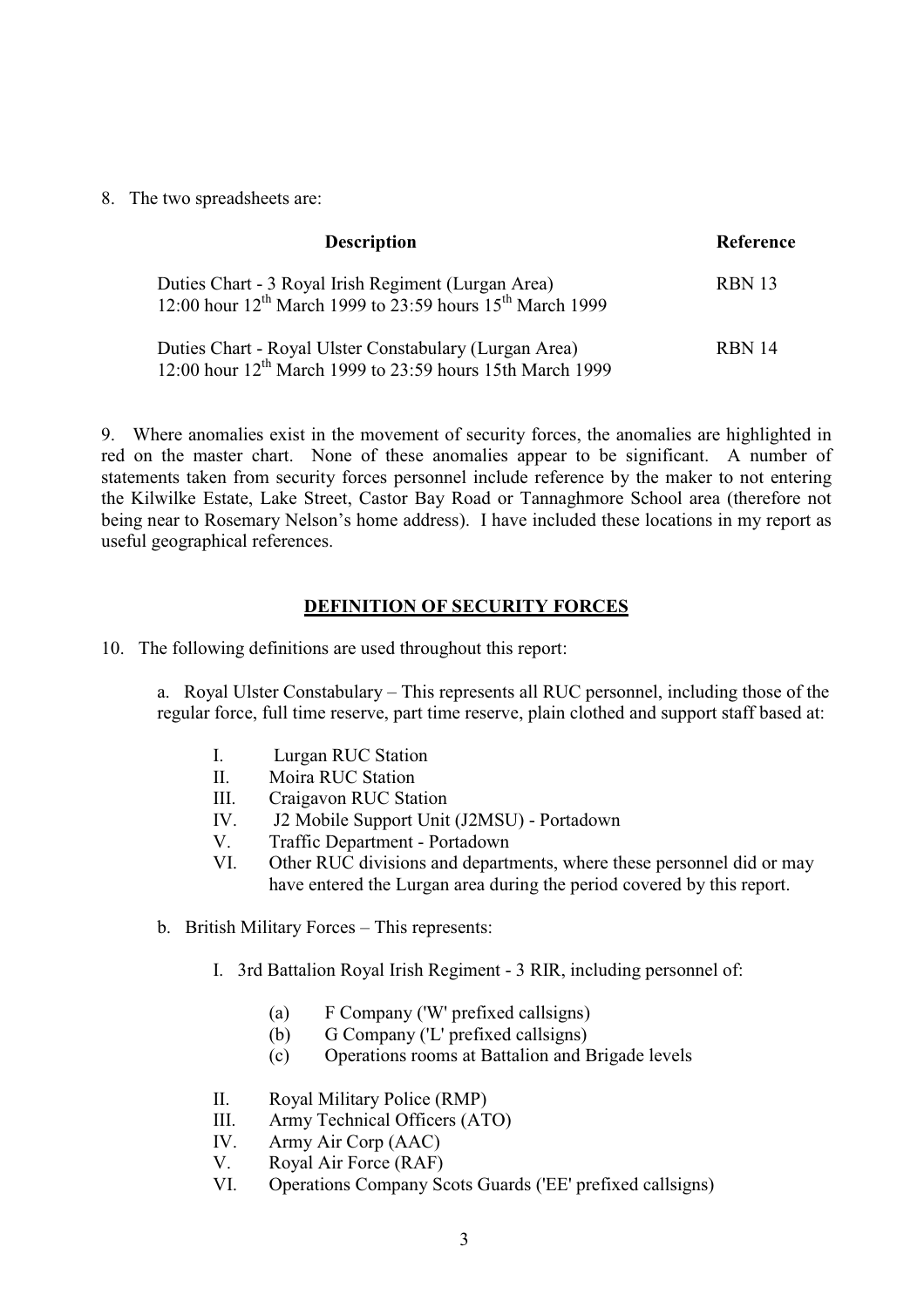#### **Royal Ulster Constabulary.**

11. Lurgan falls within J Division of the RUC divisional structure. It has the sub-divisional designation JL, callsigns of patrols and specific personnel are normally prefixed by this designation. Other relevant designations used within this report are:

- a. JD Portadown
- b. JC Craigavon
- c. JM Moira

12. Duties conducted within the Lurgan area during the relevant weekend involved both uniformed and plain clothed officers. Duties included general patrols, military accompaniment, an anti-burglary initiative, CID investigation of a robbery, patrol attendance at crime scenes and incidents, recording of crime and security incidents, and, the arrest of persons suspected of thefts from vehicles and other general crimes.

13. Lurgan based sub-divisional officers used liveried and unmarked police saloon cars during the period in question; the use of Landrovers was not authorised for Lurgan officers. The only personnel authorised and recorded as having used Landrovers in Lurgan during the weekend were RUC officers of J2 Mobile Support Unit and the army.

14. The primary support for police operations and security situations is provided at divisional level by RUC Mobile Support Units. These MSUs are designated by the divisional code letter and a number. Each MSU is comprised of a number of sub units which are individually identified by a suffix letter. In this report the only MSU to attend the Lurgan area during the relevant period was J2 MSU based at Mahon Road, Portadown.

15. J2 MSU utilised both saloon cars and Landrovers for their duties during the weekend. MSU personnel wore standard uniform for part of the time and public order uniform and equipment at other times. The MSU attended Lurgan twice during the period in question. On Saturday afternoon they provided cover for Lurgan police who attended a house in Victoria Street to investigate a report of a suspect package. On Monday morning they performed routine patrols and provided standby cover for a clearance operation conducted by 3RIR and local RUC in the area of Lake Street.

16. Traffic patrols are performed by officers of the Traffic Division and within this report the relevant callsigns are prefixed TJD. Duties of traffic officers in J Division regularly involve patrolling major routes (such as the M1 motorway and other arterial routes) they also include; amongst many other duties, attendance at road accidents and other incidents involving vehicles.

17. During the weekend in question there is no indication that any traffic patrol officers entered the Lurgan area. The closest point to Lurgan that any traffic officers came was at junction 11 of the M1 motorway, the Oxford Island interchange. The inclusion of traffic department duties and their movements in the overall analysis of security forces, and the creation of a separate chart, is simply to achieve completeness.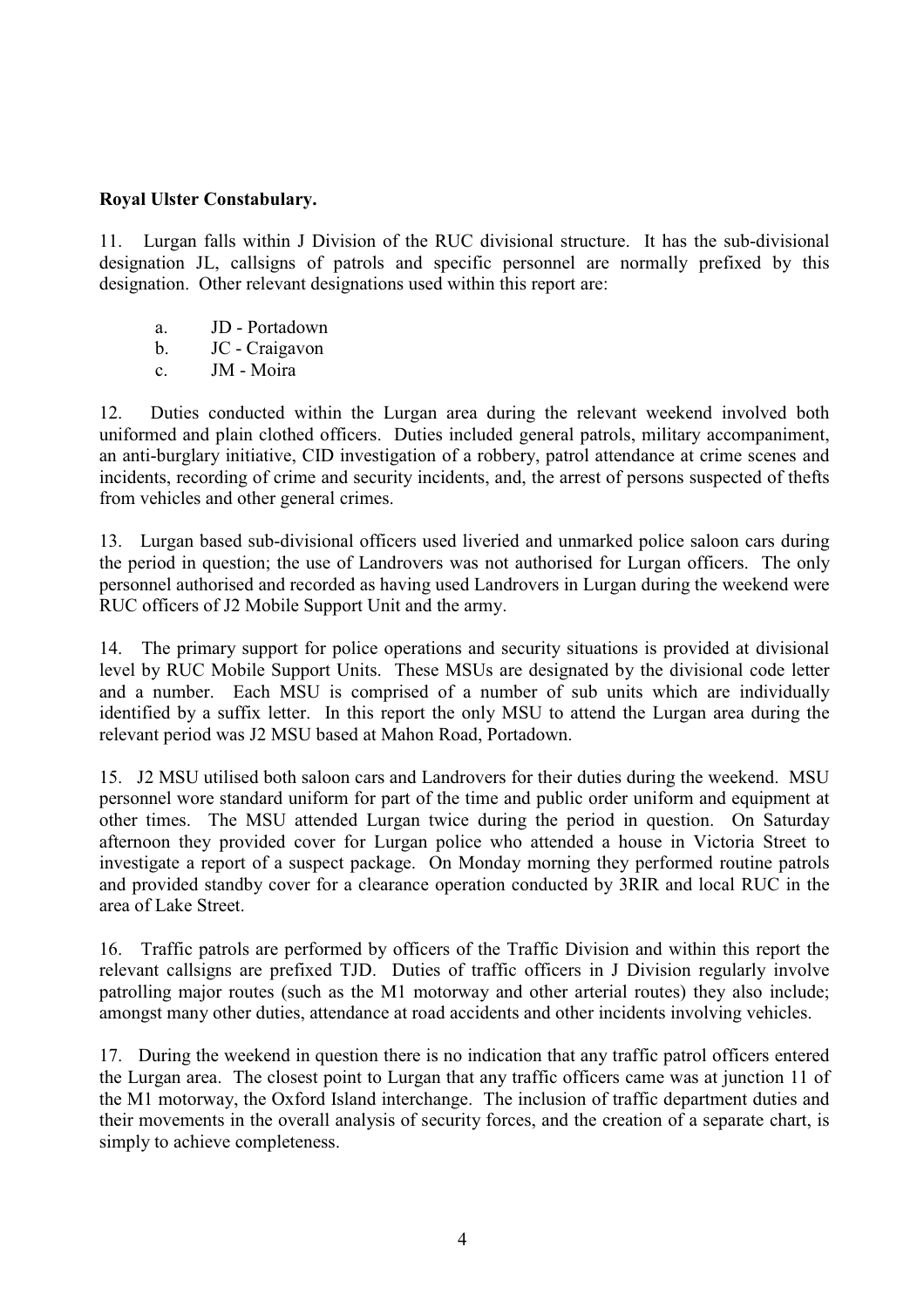18. Several RUC officers and civilian support staff from other divisions and departments are known to have entered the Lurgan area during the period covered by this report. These personnel appear on the master case chart. All relevant details including times and duties they performed are shown.

# **3rd Battalion Royal Irish Regiment.**

19. The geographical area in which Lurgan is situated falls within the military Tactical Area of Responsibility (TAOR) of 3 RIR with its headquarters and operational staff based at Mahon Road Barracks in Portadown. Each 3 RIR patrol normally consists of four sections, termed 'Callsigns', and each callsign would utilise a Landrover vehicle for the period of any given duty. Each callsign is manned by three or four soldiers. Each is commanded by a soldier of a minimum of non-commissioned officer rank. The overall command of the patrol is vested in a commissioned officer or senior NCO. It is common practice for the four callsigns in any patrol to pair-off so as to form two operating pairs, each pair being commanded by the senior ranked person present within that pair.

20. One duty performed by these patrols is that of Quick Reaction Force (QRF), based at Mahon Road. The primary task is to provide security for the barracks and involves patrolling the immediate area and its approaches. Their duties may also involve attending Portadown, Lurgan, Craigavon and Moira RUC Stations to provide security cover during the changeover of personnel there. Should an incident arise where military assistance is required by the RUC, the QRF on duty would normally be the first military personnel delegated to respond.

21. General and routine patrolling of areas within the TAOR can involve a combination of performing Vehicle Checkpoints (VCP), intelligence gathering, mortar baseplate checking and stopchecks on 'known persons' in Portadown, Craigavon, Lurgan, Moira and surrounding rural areas. These patrols may utilise helicopters or boats. Meal breaks are usually taken at Mahon Road or at an RUC Station. A period prior to or after meal breaks may be spent at that location on local QRF standby. Whilst on patrol the military would normally be accompanied by at least one uniformed RUC constable per two callsigns. Where the patrol operates as two independent pairs, each pair may also be accompanied by an NCO of the Royal Military Police (RMP).

22. Statements obtained from both military and RUC personnel emphasised the fact that the military are always accompanied by an RUC officer when out on patrol. It was also stressed that whilst a delegated military accompaniment RUC officer is present in an RUC Station the patrol to which she or he is assigned will remain within the confines of that Station until the RUC officer is ready to commence patrol. The only exception to the requirement for accompaniment is when the army patrol is transiting from and to their base at Mahon Road. I will return to this later in the report.

23. Duties performed by 3 RIR patrols are recorded on a patrol report. The document records the callsigns that will operate the patrol, the personnel that will man those callsigns and the tasks that are to be performed. It is stated, and printed on the report form, that a report is to be submitted to the operations cell 24 hours prior to a patrol commencing. The designated patrol commander is responsible for compiling it. Subsequent to the duty the patrol report is completed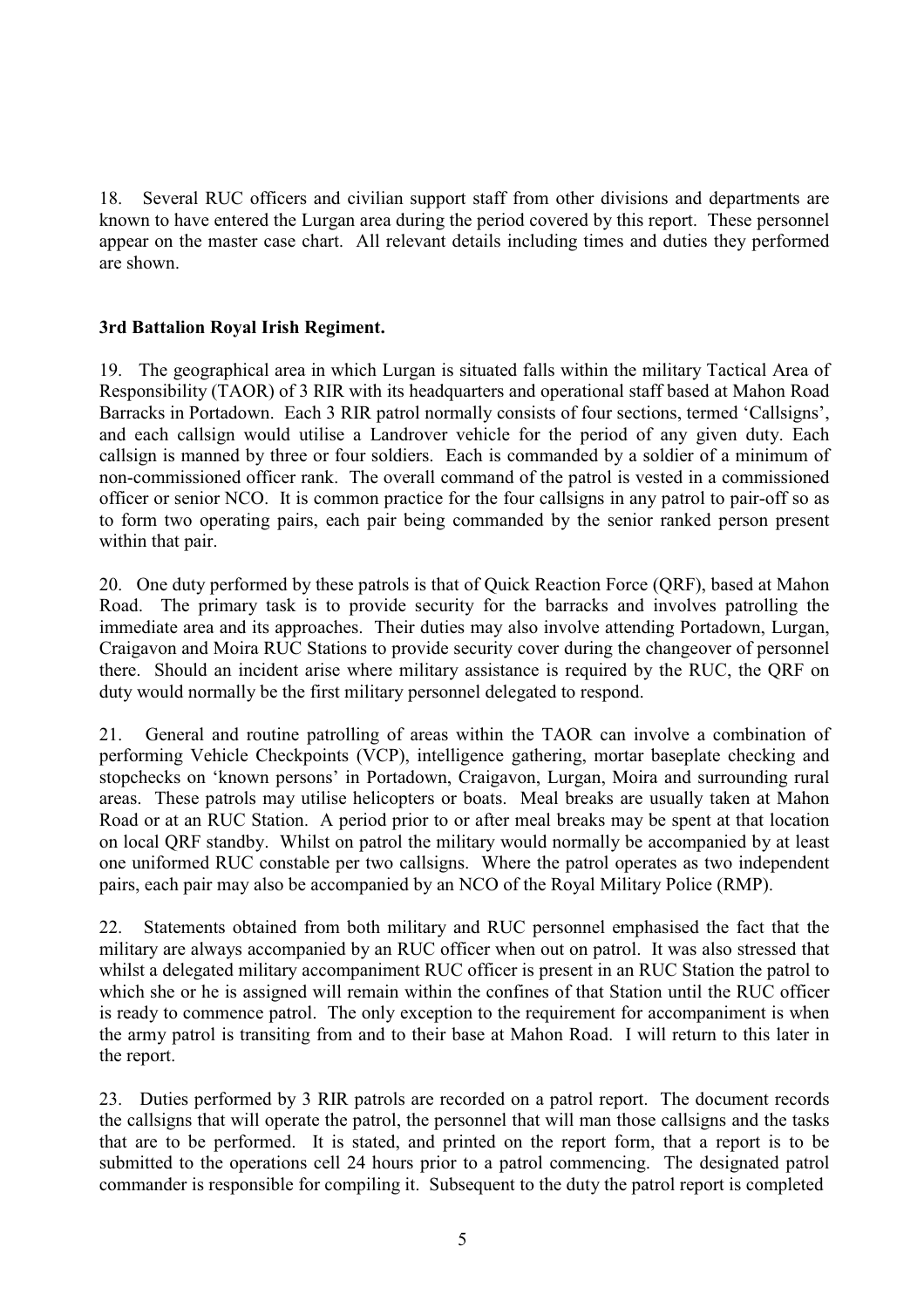with the results of that duty and supporting documentation is attached to it. Supporting documents could include sighting reports, details of vehicles noted during car trawls and a map or maps indicating routes patrolled and any VCPs conducted. A map called an 'Honesty Trace' is later produced by the patrol commander using a computerised mapping system. This trace is compiled from the patrol report and the maps created during the patrol. The patrol report and the Honesty Trace are subsequently submitted to the 3 RIR operations cell where they are checked then filed.

24. Real time logging of patrol activity during the period under review was conducted by a Watchkeeper at the Battalion Ops Cell at Mahon Road, details recorded included reports of VCP commencement and conclusions, location and status reports, incidents and occurrences. The chain of command dictated that the battalion operations cell reported up to the Brigade Operations Cell where a Watchkeeper co-ordinated over a larger geographical area with other battalion operations cells and other resources such as helicopter operations and ATO tasking.

25. Logbooks were used to record all occurrences and radio communications between units on the ground and in the air. It is stated however that poor signal conditions or weight of signals traffic disrupts some radio communications in the Lurgan area. In some circumstances if an event was not regarded as significant real time details may not have been logged.

26. Relevant documents covering the period in question are:

| <b>Description</b>                                | Reference         |
|---------------------------------------------------|-------------------|
| 3RIR Signals Log                                  | D74               |
| <b>3RIR Watch Keepers Log</b>                     | D2529             |
| 3 Infantry Brigade Watch Keepers Log 12-13 Mar 99 | D1594             |
| 3 Infantry Brigade Watch Keepers Log 13-14 Mar 99 | D <sub>1595</sub> |
| 3 Infantry Brigade Watch Keepers Log 14-15 Mar 99 | D <sub>1596</sub> |
| 3 Infantry Brigade Watch Keepers Log 15-16 Mar 99 | D1597             |
|                                                   |                   |

#### **Royal Military Police.**

27. Junior NCOs of the RMP often accompany army patrols. Their primary task is to report and log sightings of known or suspected terrorists. These soldiers have specific knowledge of who to watch out for. During the weekend in question RMP soldiers accompanied patrols of 3 RIR and were present at the murder scene after the incident.

# **Army Technical Officers.**

28. In the event of incidents involving explosives, either real, suspected or hoaxes, an ATO may be called upon to attend. The request for this comes from the brigade operations cell. During the period covered by this report ATO resources were based at the Maze. They had their own vehicles but may have called for an escort to be provided by local resources when required to attend an incident. As a result of the hoax bomb incidents in Lurgan during the weekend an ATO was placed on standby but was subsequently not called upon to attend.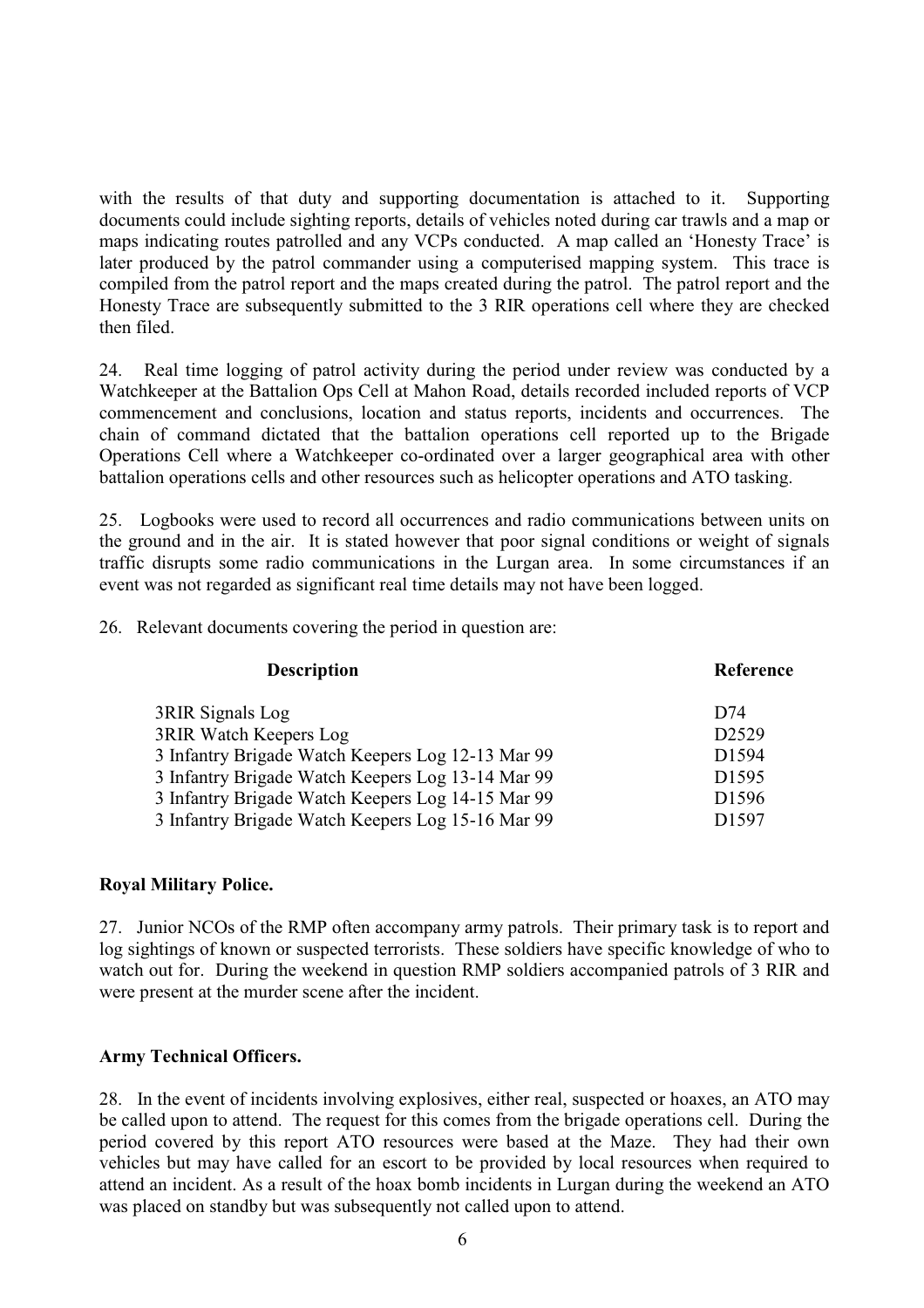29. There are no recorded occasions during the weekend in question where an ATO entered Lurgan until after the explosion at the murder scene.

#### **Army Air Corp / Royal Air Force.**

30. Air support is provided to ground forces by a combination of AAC helicopters and small fixed wing aircraft, whilst larger helicopters are provided by the RAF and crewed by RAF personnel. The main aircraft used for observation, reconnaissance and VIP transport duties are Gazelle and Lynx helicopters operated by the AAC, these being based at Aldergrove with a forward satellite at Bessbrook. Some of these helicopters are fitted with television recording equipment, thermal-imaging sensors and/or powered binoculars.

31. When on observation duties the helicopter crew may be augmented by a liaison officer from the army unit responsible for the TAOR over which it is to operate. In relation to Lurgan during the relevant weekend a liaison officer would have been drawn from the 3RIR QRF on duty at Mahon Road.

32. Schedule and incident dictate the circumstances in which helicopters are employed. Scheduled flights include mortar baseplate checks and parade monitoring. Incident response may be required at short notice in relation to bomb incidents or public disorder. There were a number of AAC helicopter flights over Lurgan during the weekend in question, both of a scheduled and incident response nature, I will refer to these later in the report. In compiling this report I have taken cognisance of the following work:

- a. Transcription of Civil Aviation Authority communications tapes from Aldergrove Airport from 15:00 hours 14/03/99 to 13:30 hours 15/03/99 and presentation of resulting analysis in map overlay format, conducted by Police Constable N3199. Document D2447 refers.
- b. Military Helicopter Flight Details Lurgan Area  $12<sup>th</sup>$  March to  $15<sup>th</sup>$  March 1999, conducted by Constable N1423. Report R32B refers.

33. Puma, Wessex and Chinook are medium to large helicopter types operated by the RAF, their primary roles are troop transport and logistic support Puma and Wessex in particular are used in deployment of soldiers at VCPs, these are referred to as Eagle VCPs. There was only one Eagle VCP scheduled for the weekend in question but this was cancelled at the last moment as there was an incident in the Kilwilke estate at the time it was due to commence. Several aircraft did transit over Lurgan in the course of duties being performed in adjacent operational areas. There is no evidence to suggest that any transiting helicopter lingered in the area or made a landing or dropped off troops at any point.

34. There is no evidence of any helicopters, either AAC or RAF, landing or disembarking soldiers in the Lurgan area during the weekend prior to Mrs Nelson's murder, nor is there any indication of helicopters landing whilst operating in, over or through the Lurgan area.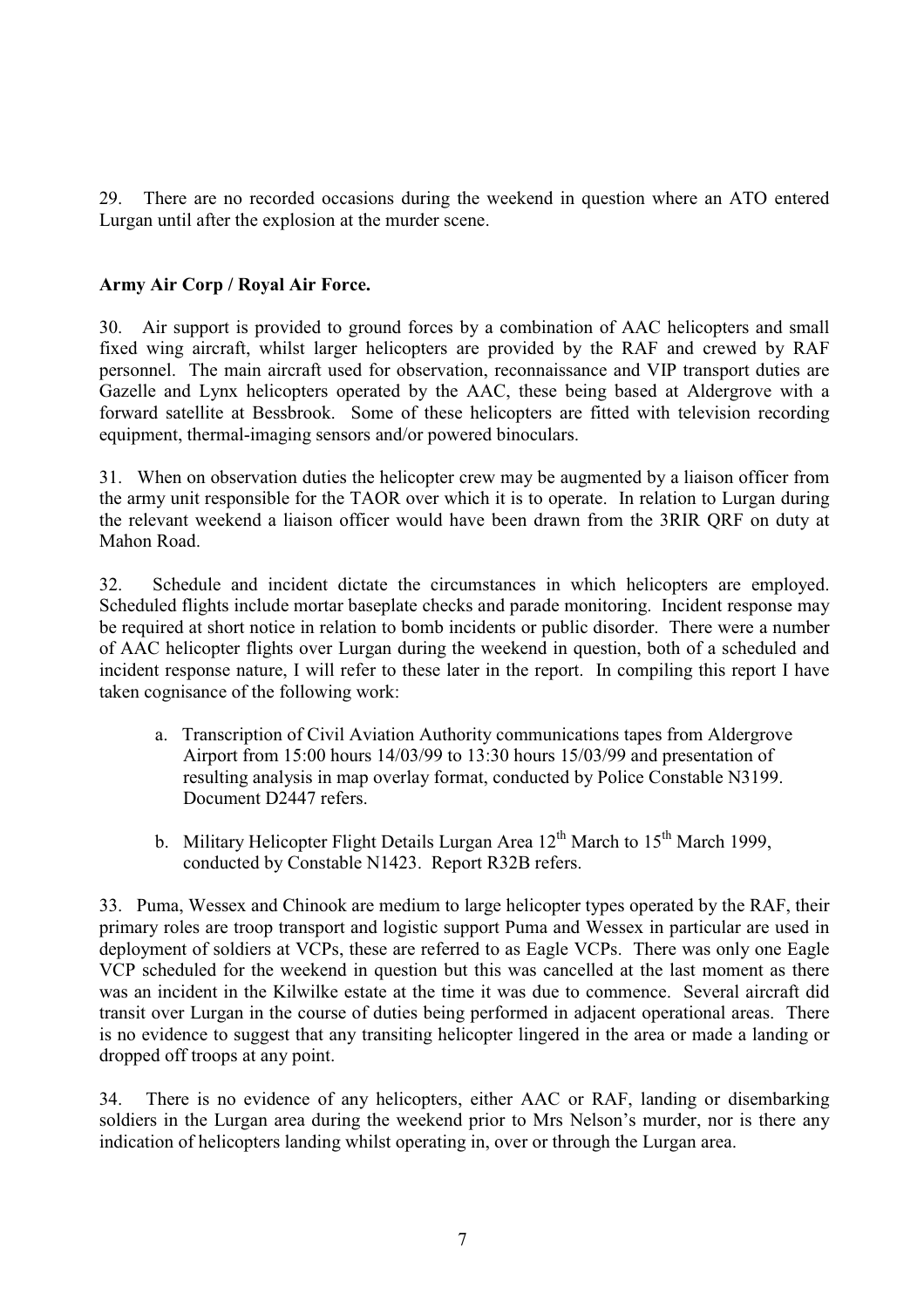#### **Scots Guards.**

35. Units of the Scots Guards Operations Company were based at Mahon Road Barracks during the period covered by this report. They were not deployed to Lurgan during the weekend prior to the murder. The Scots Guards are included in this report as some members of the company were deployed to the murder scene in support of 3 RIR personnel assigned there during the afternoon of 15th March 1999.

36. There is no indication or evidence that any military personnel other than from units referred to above were on duty and present in Lurgan during the weekend prior to the murder.

#### **SIGNIFICANT WEEKEND EVENTS AND INCIDENTS**

#### **Overview**

#### **Saturday 13th March 1999**

- Surge operation, Op. IMPROVISE, conducted by G Company 3 RIR in Lurgan and Craigavon during the morning.
- Suspect device reportedly placed outside a house in Victoria Street, Lurgan in the late afternoon.
- Reports of youths throwing stones and paint bombs at J2MSU RUC landrovers attending Victoria Street and Lake Street whilst providing cover for a local officer.

#### **Sunday 14th Mach 1999**

- Suspect device reported to have been placed outside a house in Lake Street, Lurgan in the late afternoon.
- An outbreak of public disorder in the Kilwilke Estate, which included a vehicle being burnt out in the estate area.

#### **Monday 15th March 1999**

- Reports, and subsequent arrest, of persons breaking into a vehicle in Warringstown around 2 a.m.
- Clearance operation in Lake Street, Lurgan, in relation to the suspect device reportedly thrown on to waste ground there the previous night.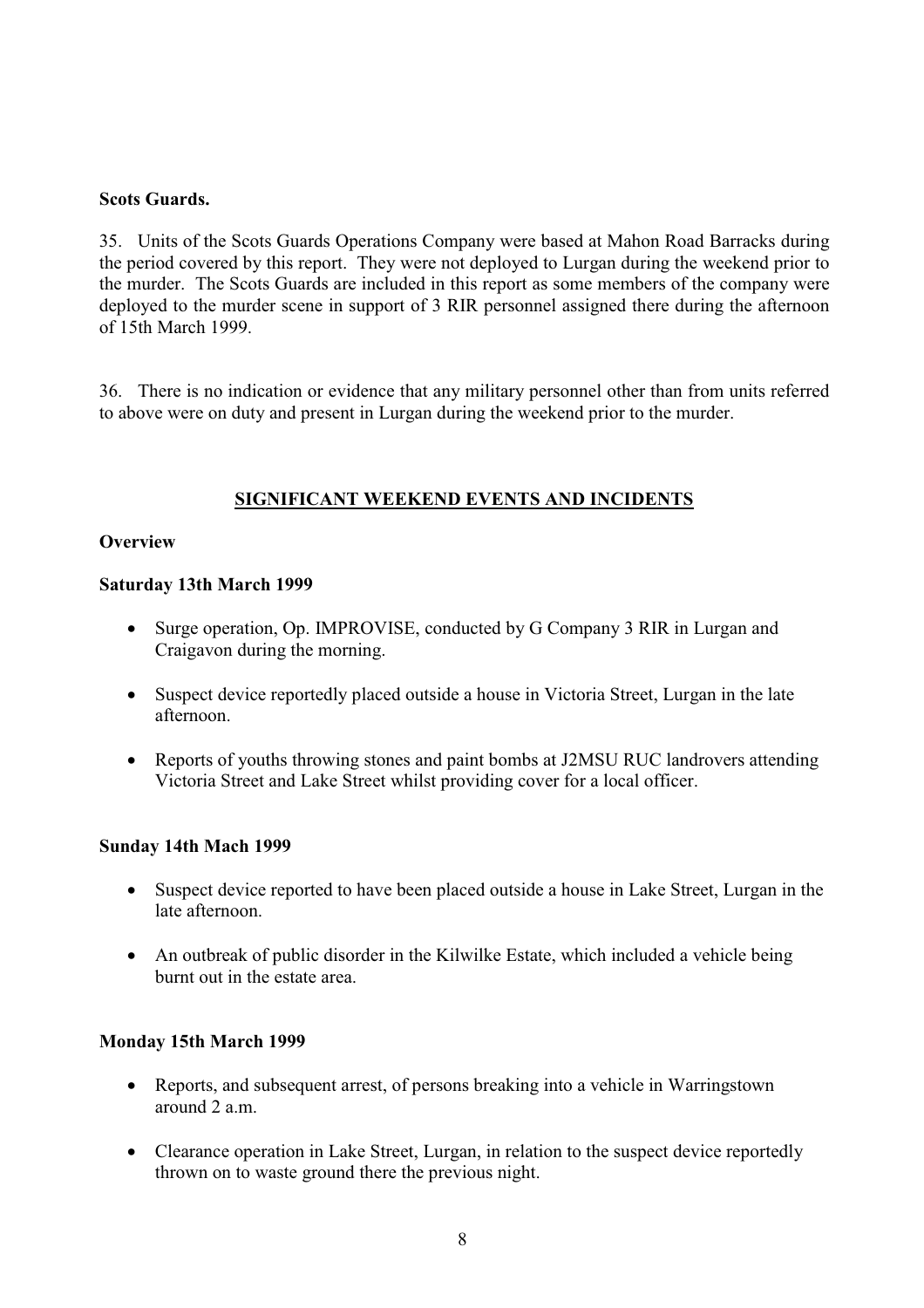# **SATURDAY 13TH MARCH 1999**

#### **Patrol by G Company 3 Royal Irish Regiment.**

Surge Operation 'Op. IMPROVISE' - Lurgan and Craigavon Areas. Saturday 13th March 1999 - Start: 07:00 hours - Finish: 12:00 hours.

#### **Patrol Duties and Documentation.**

37. This operation; 'Op IMPROVISE', was called for by the RUC Operations Planning Sergeant at Lurgan RUC Station and was performed by a nine callsign patrol of personnel drawn from G Coy 3 RIR. Police Sergeant N2271 states in S849 that such operations are conducted two or three times a week and that the object of such an operation is to:

- a. Suppress Lurgan PIRA in order to deny them the ability to mount operations.
- b. Provide soft target protections e.g. Security Force homes.
- c. Carry out planned searches.
- d. Perform security force base protection.

38. Another objective of 'Op IMPROVISE' is described by Lieutenant N1573 in S703, "In essence the operation is designed to flood the area with extra manpower."

39. The nine callsigns that participated in the operation were drawn from G Company, the designations were as follows:

a. L0B - commanded by the second in command of G Company Lieutenant N1573, using his personal callsign L0B, three other soldiers were also in this callsign.

b. L20A, L22B, L21A and L21B - commanded by Colour Sergeant N424 of 26 Platoon using his personal callsign L20A. Each callsign was comprised of four soldiers.

c. L10A, L12A, L11A and L11B - commanded by Sergeant N506 of 25 Platoon using his personal callsign L10A. Each callsign was comprised of four soldiers.

40. Details of all the personnel assigned to perform the patrol are recorded in document D195. The nine callsigns operated in four patrolling elements as follows:

- a. L20A patrolling with L22B
- b. L21A patrolling with L21B and L0B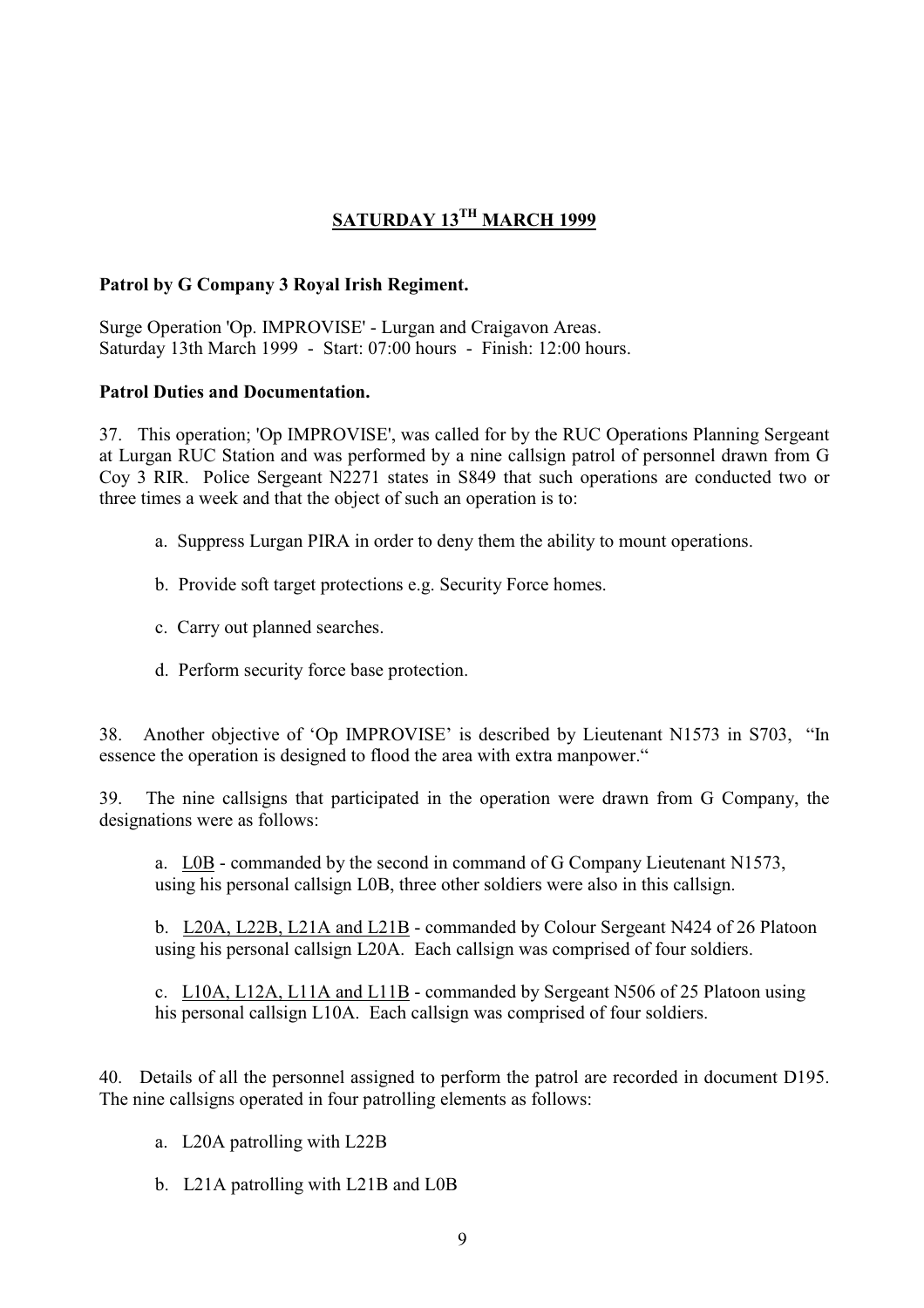c. L10A patrolling with L12A

# d. L11A patrolling with L11B

41. The whole patrol utilised nine Landrover vehicles, one vehicle per callsign, and was scheduled to commence patrol at 07:00 hours from their base at Mahon Road, Portadown. It was due to terminate the duty (back at Mahon Road) at 12:00 hours the same day. Overall command of the operation was vested in C.Sgt. N424; however, it is stated that Lt. N1573 would have assumed command of the whole patrol if an incident occurred by virtue of him being the highest ranking person on the ground.

42. Specific tasks to be performed by this patrol included vehicle checkpoints around the Lurgan area, car trawls; where vehicle registrations are noted at specified locations, mortar baseplate checking and general patrolling. Callsign L20A with L22B was scheduled to carry out VCPs around the Banbridge Road area to the south and east of Lurgan. Callsign L21A with L21B and L0B was to perform a car trawl and VCP at the junction of Kilmore Road and Cottage Road, to the north of Lurgan park, this was to be followed by VCPs in the area of Lough Road.

43. Callsign L10A with L12A was to perform VCPs on Portadown Road and Lake Road in Craigavon. These callsigns were to provide satellite cover for callsign L11A with L11B, accompanied by Con. N1596, whilst they conducted a foot patrol in the housing estates adjacent to Craigavon RUC Station.

44. The patrol report covering the duties of callsigns L20A, L22B, L21A, L21B and L0B is recorded as document E494, the report was compiled by C.Sgt. N424, the patrol commander. The report contains details of the personnel assigned, commonly known as a 'flap sheet'. It also specifies the callsigns each person would be in. The report also lists the intelligence and operational tasks to be performed and other relevant information for the duties of the patrol.

45. Areas within the patrol report that are completed at the end of the patrol, include weather conditions, results of intelligence and operational tasking and a tick list of other documentation raised as a result of patrol activity such as sighting reports, car trawls and maps.

46. The patrol commander submitted the report to the Operations Room on termination of the duty together with the relevant documents and maps compiled during the patrol. The information contained in the patrol report was subsequently used to generate a map known as an 'Honesty Trace', which depicts the routes travelled by the patrol and the location of VCPs. The Honesty Trace for this patrol is document E182.

47. Similarly a patrol report was compiled by Sgt. N506 for his callsigns L10A, L12A, L11A and L11B, both the patrol report and Honesty Trace covering these duties are recorded as documents E905 and E177 respectively.

48. There were three RUC officers assigned to accompany the patrol at various times that morning. Specific duties of the accompanying RUC officers were: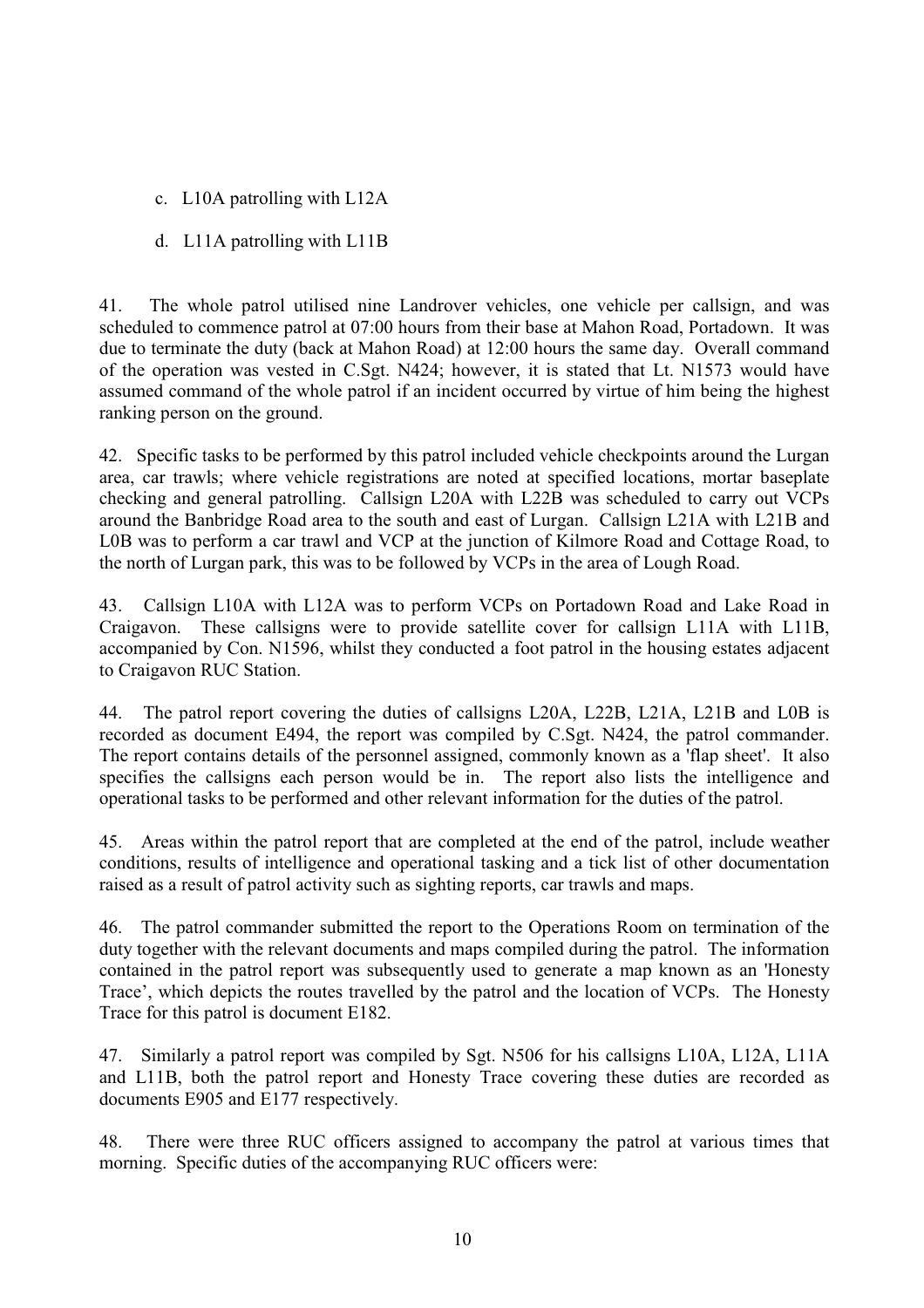- a. R.Con. N1837 ... this officer was assigned as military accompaniment duties from 07:00 hours to patrol with the G Company callsigns conducting Op IMPROVISE. N1837 was to transfer to the F Company callsigns for their duties later that day and was due to terminate duty at 16:00 hours.
- b. Con. N1596 ... this officer had commenced duty at 19:45 hours the previous day and was assigned to general patrol duties using callsign JL71. At 07:00 N1596 was re-detailed to accompany military callsigns for a patrol in Craigavon. He accompanied callsigns L11A and L11B until he terminated duty at 09:00 hours.
- c. R.Con. N1833 ... this officer was assigned as military accompaniment duties from 09:00 hours. N1833 reverted to duties in Lurgan RUC Station after a meal break, which he commenced at 12:00 hours.

# **Analysis.**

49. The Case Analysis (Time Line) Chart for the patrol is at reference RBN2, details from which are included in the Case Analysis (Time Line) Chart - 3RIR Duties and Movements (reference RBN3) and the Case Analysis (Time Line) Chart - Master Case Chart of Security Forces Duties and Movements (reference RBN4).

50. In relation to the activities of this patrol, and its performance throughout its duty period, the relevant patrol reports together with both 3 RIR and 3 Infantry Brigade watch keeper logs and the 3 RIR signals log were scrutinised. The activities of callsigns L20A with L22B, L10A with L12A and L11A with L11B are corroborated. There is no evidence to suggest that they performed any task or activity other than those detailed and, with only minor discrepancy in timings, these callsigns did not deviate from their planned duty. There are however, as outlined below, differing accounts of patrol activity performed by callsigns L21A, L21B and L0B, in regard to routes taken to the first VCP and the location of that VCP.

#### **Callsigns L21A, L21B and L0B.**

51. Lance Corporal N1365 states in S458 that his callsign, L21B, performed the first VCP on Saturday 13<sup>th</sup> March 1999 at the junction of Cottage Road and Kilmore Road between 07:30 and 07:40 hours. N1365 goes on to state that the route taken to the first VCP was via the Kilwilke Estate, specifically Levin Road and the North Circular Road, and that it took between 5 and 10 minutes to drive through the estate.

52. At a second interview, and having been shown the patrol report for the day in question, N1365 states; in S458A, that the first VCP was performed on Avenue Road and he says that his callsign did not carry out a VCP at Cottage Road / Kilmore Road. The signals log apparently confirms this as it shows a call at 07:25 from L21B, L.Cpl. N1365's callsign, which places it at a point on Avenue Road, close to the park entrance, performing a VCP. N1365 goes on to state that neither of the accompanying callsigns, L21A and L0B, carried out a VCP at Cottage Road /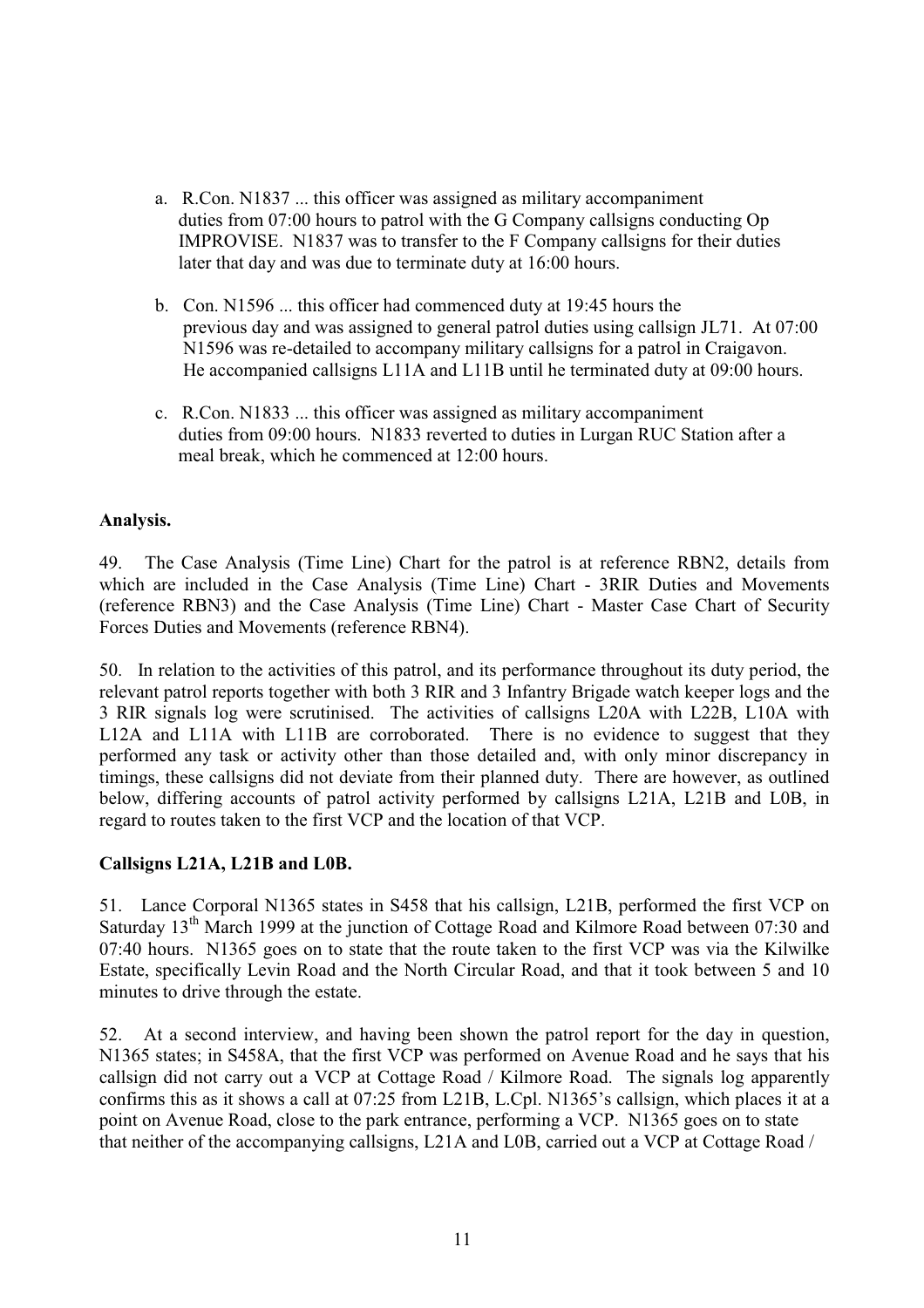Kilmore Road either. This should therefore place those callsigns with N1365 on Avenue Road. N1365 then states he was unable to give a reason why the Cottage Road / Kilmore Road VCP was not carried out. He reiterates that the route taken to the first VCP was via the Kilwilke Estate.

53. Corporal N1563 states in S829 that his callsign; L21A, performed the first VCP between 07:30 and 07:40 at Avenue Road and that no sightings were reported at this VCP. This would corroborate N1365's statement. However, later in his statement N1563 says that he noted a number of vehicles at Kilmore Road between 07:30 and 07:35 hours. The signals log shows a call at 07:29 from L21A, Cpl. N1563's callsign, which places it at 'D1' performing a VCP. This places N1563 in two different places at the same time and contradicts both N1365's statements and the first part of his own statement. Furthermore, N1563 makes no reference to the Kilwilke Estate at all in his statement.

54. On the VCP report; which is part of the main patrol report, the location of the first VCP conducted by both L21A and L21B shows as a point on Avenue Road some 950 to 1000 metres from the location given by N1365 in his radio message.

55. Lieutenant N1573 states in S703 that his callsign; L0B, was attached to callsigns L21A and L21B. He describes taking part in two VCPs, the first of which was at Avenue Road at 07:25 hours which lasted about 10 minutes. N1573 then states that during his patrol on 13/3/99 he did not have reason to enter the Kilwilke Estate. In a later statement, S703A, N1573 re-states that he did not go through the Kilwilke Estate, but is aware that N1365 states that he (N1365) used Levin Road and North Circular Road to get to the first VCP. N1573 then makes the statement that in his opinion using the above roads "takes you past the edge of the estate rather than through it".

56. The Honesty Trace for callsigns L20A, L22B, L21A, L21B and L0B is E182, it shows the routes patrolled on the day as a series of dark red dots. What it does not show is the order in which the roads were patrolled, the direction in which they were travelled nor which pair and group of three callsigns covered which route. It clearly shows a line along, and location of a VCP on Kilmore Road, it also shows a trace along Levin Road in the Kilwilke Estate. Also marked as having been travelled are North Circular Road, Lake Street and Victoria Street. What is not shown on the honesty trace however is the specific location given by N1365, of the VCP in question on Avenue Road.

57. It is apparently normal operating procedure that callsigns assigned to work together would travel together, or in close proximity, and therefore they would provide mutual protection in the event of an incident occurring. In this case the first task scheduled for the three callsigns in question was to conduct a VCP and a car trawl at the junction of Cottage Road and Kilmore Road. A list of 8 vehicles noted by callsign L21A in Kilmore Road; between 07:30 and 07:35 hours, is recorded on a car trawl form that is attached to the completed patrol report. This should therefore place the three callsigns together at the scheduled place at the scheduled time.

58. N1563, N1573 and N1365 all state however that the first VCP was on Avenue Road between 07:30 and 07:40 hours. This is apparently confirmed by a VCP report; which is also a part of the patrol report, that apparently shows callsigns L21A and L21B as being at a map grid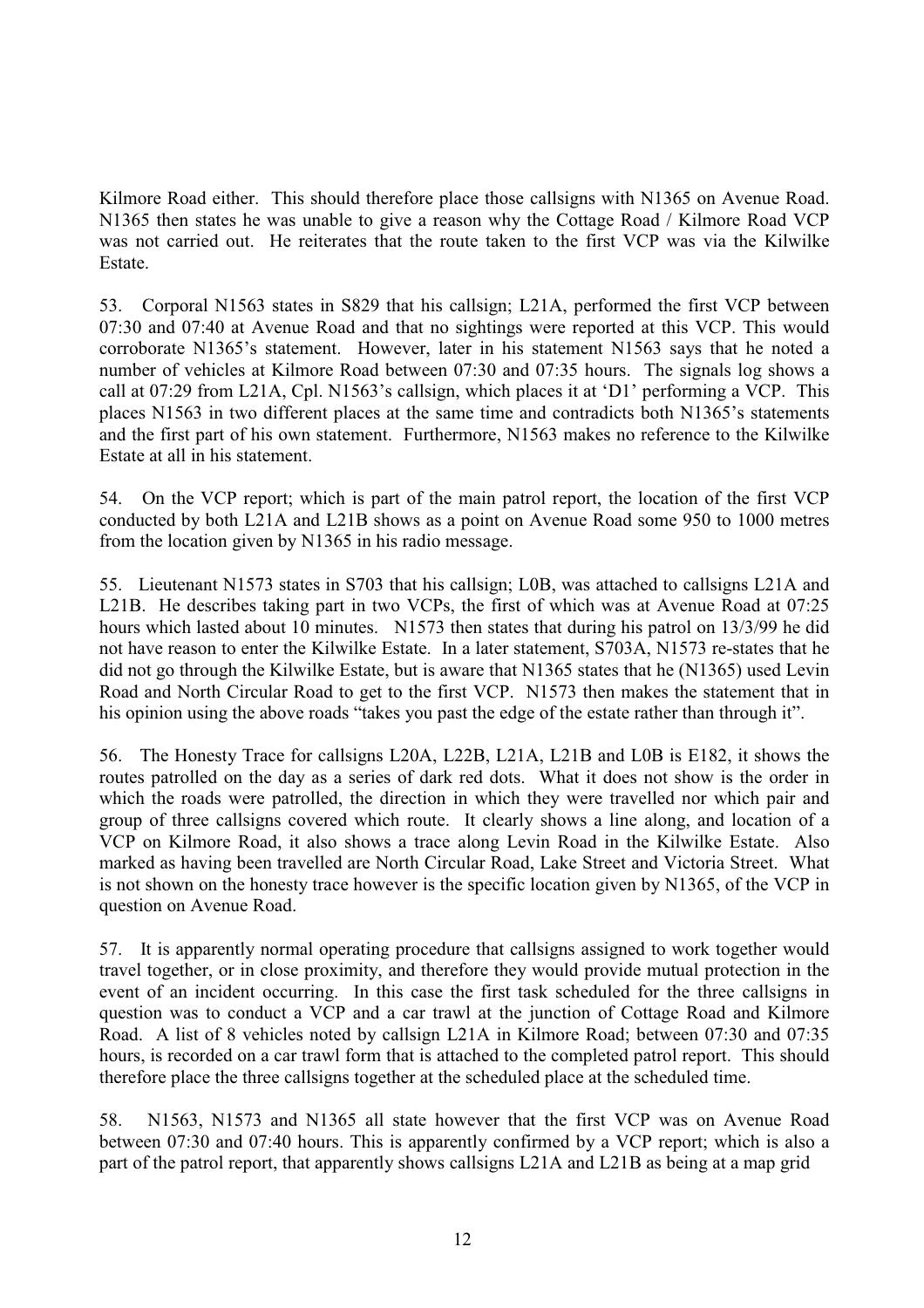reference that equates to a location on Avenue Road. The signals log however records a different VCP location on Avenue Road; specified by L21B, around that time. Callsign L0B is not recorded on the VCP report nor does it appear on the signals log.

59. There is obvious confliction between the details on the car trawl report and the VCP report, both of which form parts of the completed patrol report. Both these documents conflict with entries in the signals log, thus placing all three callsigns; L21A, L21B and L0B, in three different locations at the same time. The list of vehicles noted in Kilmore Road is document D3287, it also forms part of the patrol report E494.

60. N1365 alone insists that the part of the patrol he was with passed through the Kilwilke estate en-route to the first VCP. This is apparently corroborated by the Honesty Trace, which shows those routes N1365 mentions as having been travelled. However, Lt. N1573 insists he did not go through the Kilwilke area that day, whilst neither Cpl. N1563 nor R.Con. N1837 mentions the Kilwilke. It is possible that all 3 callsigns travelled through the Kilwilke estate en-route to the first VCP (as N1365 states) as both N1563 and N1837 make no reference to the route taken. N1573's opinion that Levin Road and North Circular Road "takes you past the edge of the estate rather than through it" is puzzling as Levin Road is the main thoroughfare in the Kilwilke estate. One explanation might be that acting without the clearance that would normally be required for a patrol to enter the Kilwilke area, these three callsigns did pass through it and N1573 is keen not to be seen as having 'breached the rules'.

61. It may be however that N1365 and his crew; L20B, went through the Kilwilke alone. This does not explain the conflict in the location of the first VCP however. Whilst assessing this disparity it was noted that; during interviews, N1573, N1563 and N1365 all had sight of the patrol report and signals log as an aid to their memory of that days events. It would appear that far from enabling clarification, the conflicting documents have led to greater disparity in the account of the day's events. Reserve Constable N1837, identified as the accompanying RUC officer attached to callsign L21A between 07:00 and 12:00 hours that morning, does not mention in his statement, S410, any specific patrol routes, VCPs or any other details other than that he accompanied the military that morning. N1837 also makes no reference at all to the Kilwilke estate in his statement or notebook.

62. There is no suggestion of a deliberate attempt to mislead but the recollections by those concerned does conflict with documentary evidence, which in itself is conflicting. Reasons for the disparities are not immediately obvious but some degree of lax behaviour cannot be ruled out.

63. Other than N1365's reference to passing through the Kilwilke estate, analysis of the patrol reports, statements and other documents relating to this patrol's overall duties for the day have been thoroughly studied and nothing of significance has been found. With the exception of a 5 to 10 minute drive through the Kilwilke estate at 07:25 hours, referred to by N1365 alone, there is no evidence to suggest that the patrol performed any VCPs or other activity there or in the area of Lake Street or Castor Bay Road. There is no evidence to suggest that the duties performed were anything other than those scheduled and authorised.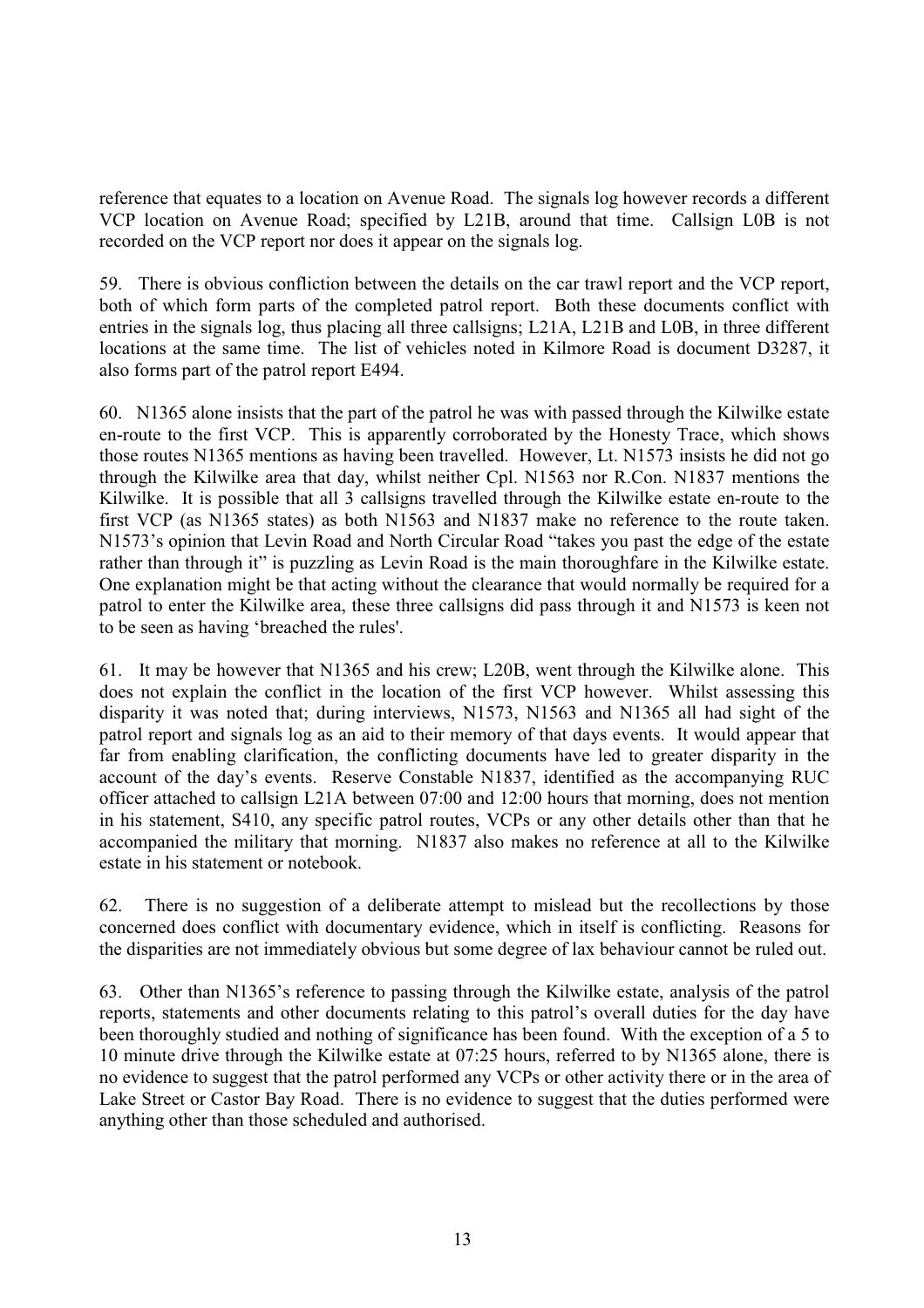## **Patrol by F Company 3 Royal Irish Regiment.**

General Patrol and VCPs - Lurgan and Craigavon Areas Saturday 13th March 1999 - Start: 12:00 hours - Finish: 23:59 hours

#### **Patrol Duties and Documentation.**

64. This patrol consisted of four callsigns each comprised of three men drawn from F Company. They were scheduled to carry out general patrols and VCPs in the Lurgan and Craigavon town centre areas. Latterly this patrol was to have conducted Eagle VCPs, utilising a RAF Wessex helicopter, around the Lurgan and Craigavon areas. Callsign designations for the patrol were W20A, W21A, W22A and W22B, the patrol commander was Second Lieutenant N508 using his own callsign W20A. Details of all the personnel assigned to perform the patrol are recorded in document D195. With the exception of the scheduled EVCP; where all four callsigns were to participate, the patrol was to operate as two elements, W20A working with W21A and W22A working with W22B.

65. The patrol used four Landrover vehicles, one vehicle per callsign. They commenced patrol at 12:00 hours from their base at Mahon Road, Portadown. They were due to terminate their duty back at Mahon Road, at 23:59 hours the same day. Two RMP junior NCOs were assigned to the patrol, Corporal N1654 and Lance Corporal N1710. They joined with the callsigns prior to the patrol departing Mahon Road. The patrol was to uplift two RUC officers from Lurgan RUC Station before commencing their assigned patrol duties.

66. The patrol report and Honesty Trace covering these duties are recorded as documents E495 and E185 respectively.

67. There were four RUC officers assigned to accompany the patrol at various times. Specific duties of the accompanying RUC officers were:

- a. R.Con. N1837 ... this was a continuation of his duties from earlier patrols with the G Company callsigns conducting Op IMPROVISE. N1837 was due to terminate duty at 16:00 hours.
- b. Con. N437 ... this officer replaced R.Con. N1835 on the duty schedule as the latter was suffering from a back injury. N437 was scheduled to accompany the patrol between 12:00 hours and 16:00 hours after which he was to commence his normal duty as Station Duty Officer.
- c. Con. N161 ... this officer had commenced duty at Lurgan at 07:45 hours where he was detailed as Station Duty Officer prior to his taking up military accompaniment duty between 16:00 hours and midnight.
- d. R.Con. N477 ... this officer was detailed to accompany the patrol between 16:00 hours and midnight. He had commenced duty at Lurgan at 09:45 hours and was detailed for Station Security duties prior to his taking up military accompaniment.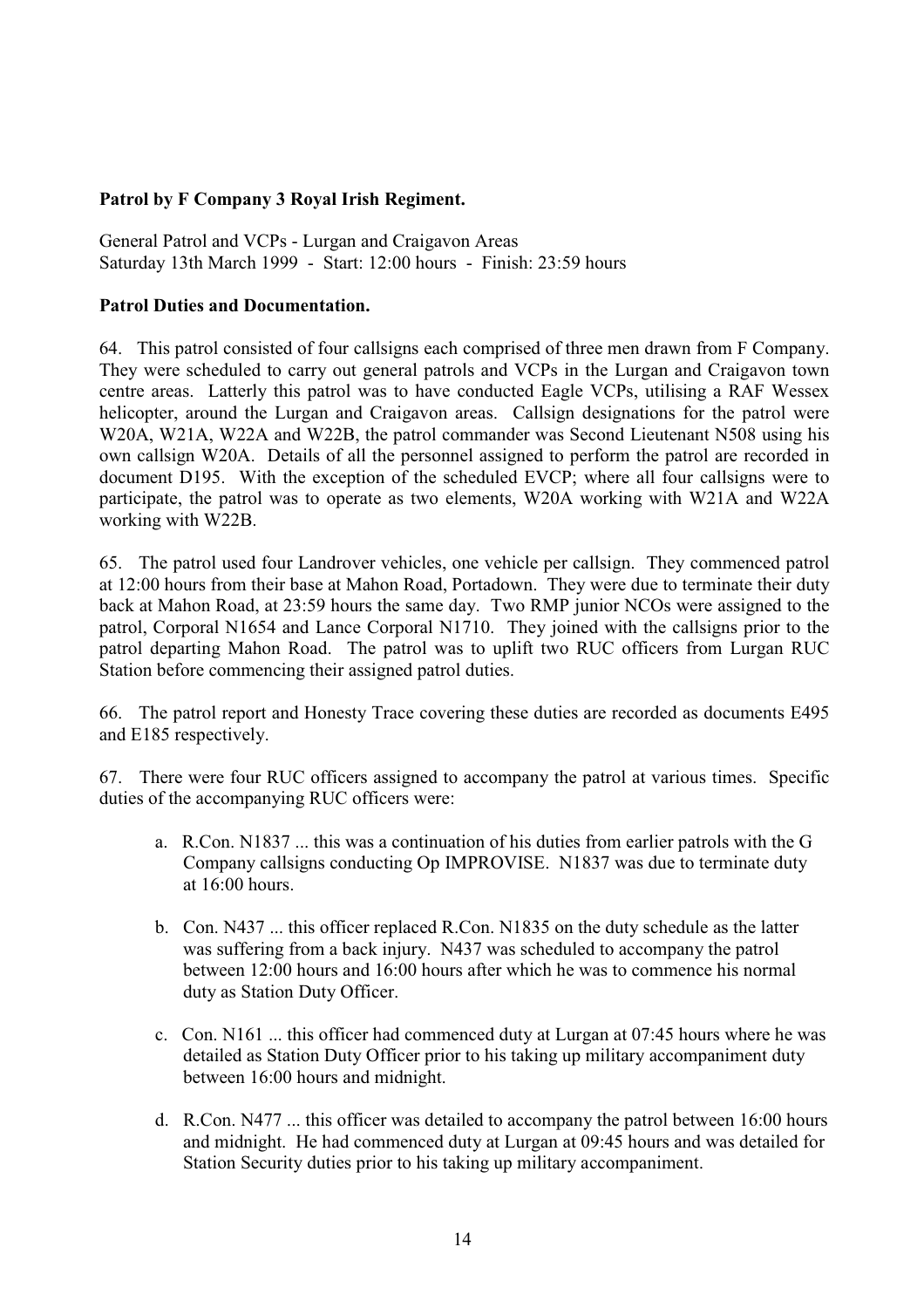#### **Analysis.**

68. The Case Analysis (Time Line) Chart for the patrol is at reference RBN5, details from which are included in the Case Analysis (Time Line) Chart - 3RIR Duties and Movements (reference RBN3) and the Case Analysis (Time Line) Chart - Master Case Chart of Security Forces Duties and Movements (reference RBN4).

69. The patrol conducted by callsigns W20A, W21A, W22A and W22B was apparently performed as described in the relevant documents and statements. There are no significant discrepancies in relation to the activities and timings of this patrol. There was a disruption to the scheduled tasks to be performed, this was due to reports of a suspect device reportedly placed outside a house in Victoria Street, Lurgan in the late afternoon. As a result of the report of the suspect device all four callsigns were tasked to attend Lurgan RUC Station. There they were to stand by to support any police attendance that may have to be sent to investigate the incident.

70. A consequence of this change in their schedule was that the planned EagleVCPs were cancelled and much of the remaining time on duty from 18:00 hours was spent at Lurgan RUC Station or patrolling in Lurgan town centre areas. The patrol was not subsequently called upon to attend the Victoria Street area, Lurgan as local police supported by J2 Mobile Support Unit dealt with the incident.

71. There is no evidence to suggest that this patrol performed any task or activity other than those detailed and authorised. The minor discrepancies in timings and those related to which RMP accompanied which callsign are not significant. These callsigns did not deviate from their planned duty, except as detailed above. Statements made by those personnel concerned are corroborated by the relevant patrol report, together with both 3 RIR and 3 Infantry Brigade watch keeper logs and the 3 RIR signals log.

72. Thorough analysis of all documentation relating to this patrol reveals nothing that would suggest that this patrol performed any VCPs or conducted any patrol activity in the area of Lake Street or the Castor Bay Road during the time it was on duty. There is no indication that they performed any duty or activity that was not scheduled or authorised.

#### **RUC duties, operations and activities - Saturday 13th March 1999.**

73. I do not propose to go into the same detail here regarding RUC deployment on this day as I have for the military. There were considerably more police on duty this day than there were military and their duties were much more varied than the military. Rather, reference should be made to RBN 14 (Duties Chart - Royal Ulster Constabulary (Lurgan Area) 12:00 hour 12<sup>th</sup> March 1999 to 23:59 hours 15th March 1999) for the duties of individual police officers or police patrols. Therefore, I will move directly to an analysis of police deployments on that day.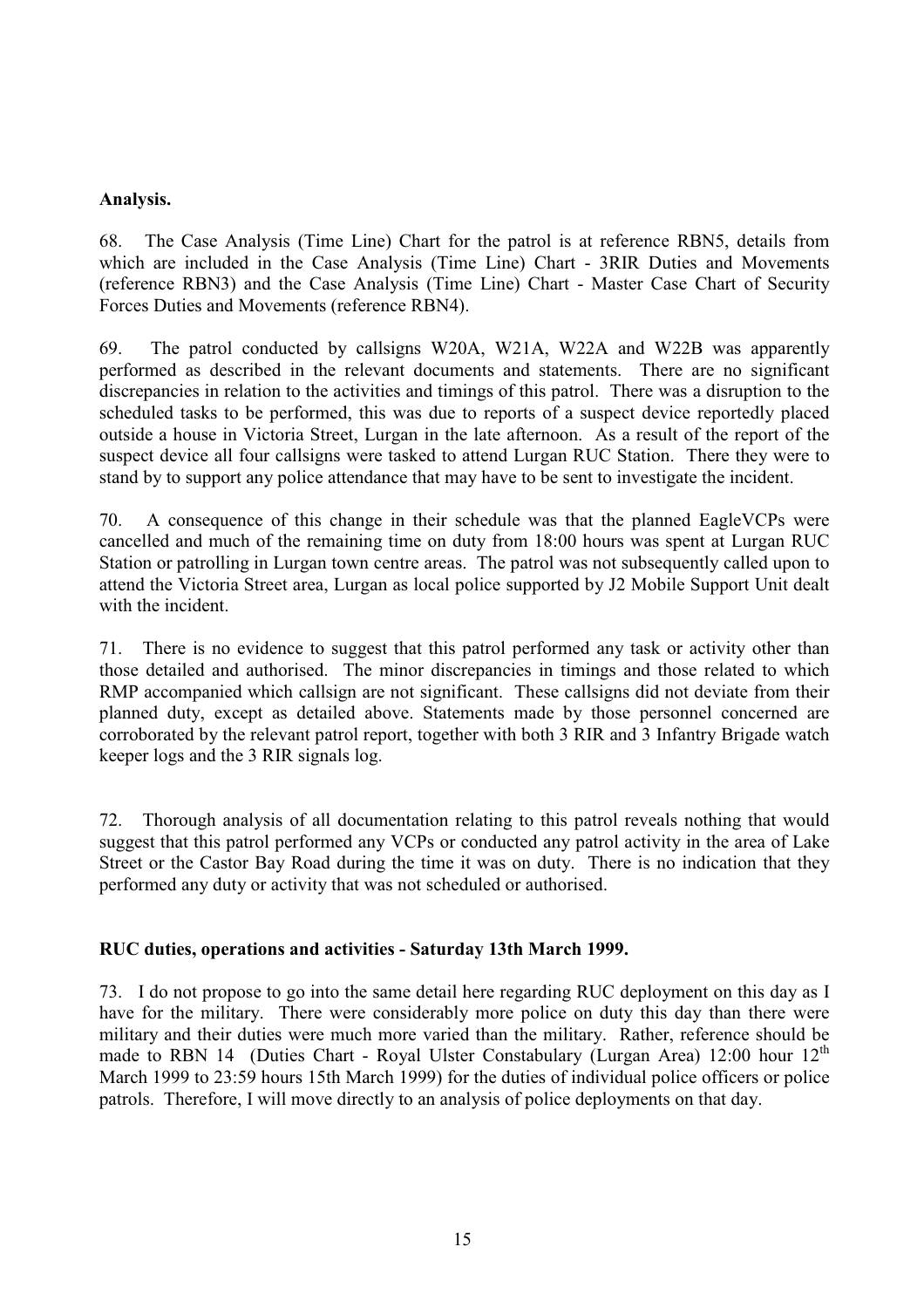#### **Analysis.**

74. Duties for the day were to have been of a routine nature. Lurgan officers were prescheduled to perform duties within the station, military accompaniment, general patrolling and incident response. There were no significant occurrences in the Lurgan area during the morning and early afternoon.

75. Officers based at Moira were tasked with normal duties. Three officers and two traffic wardens were briefed at 12:00 hours by Sergeant N325 (the acting Inspector for the sub-division that day) in respect of a point-to-point meeting due to take place in Magheralin that afternoon. Sgt. N325 and the briefed officers attended Magheralin from 13:00 hours in respect of the pointto-point meeting. They remained there until 17:30 hours at which time Sgt. N325 and Constable N1733 returned traffic cones in a Transit van to Lurgan RUC Station.

76. J2 MSU, based at Portadown, reported for duty at 11:00 hours. They were due to conduct public order tasking at Drumcree followed by general patrol duties in Portadown town centre. The MSU was comprised of four elements: callsigns Blue 1 (India), Blue 2, Blue 3 and Blue 4, they utilised Landrovers for the public order duties under the control of an Inspector. Briefing for the day's duty by J2 MSU was conducted at 12:00 hours. Personnel were assigned to their respective callsigns. They then deployed at 12:50 hours at Ballyoran Hill and Brankins Hill in Portadown. The MSU was stood down from this duty at 16:15 hours at which time they returned to Mahon Road. At 16:30 hours some elements of the MSU started a patrol of the town centre in Portadown. It is not clear whether all members of the MSU participated. It is likely that only two callsigns patrolled, the others remaining at Mahon Road.

77. At 17:51 hours a 999 telephone call was received at Lurgan RUC Station made by the occupier of a house in Victoria Street, Lurgan, to the effect that a suspect package had been left at the front of the house. Constable N1790, the communications officer immediately informed the Duty Sergeant and the Duty Inspector of the call and recorded the details in the occurrence book. Sgt. N325 (the acting Inspector) was also informed by Con. N1790 of a call he received purporting to come from the UVF claiming that a package had been left outside a house in Lurgan. The Duty Officer; Superintendent N118, was on duty at Lurgan RUC Station at the time, he was informed of the incident and briefed in the Comms' Room on the resources available. Supt. N118 directed that there was to be no response until sufficient police and military resources were available. To this end he requested a MSU from Portadown. The military patrol on duty, four callsigns of F Company 3 RIR, were at Craigavon preparing to undertake EagleVCP operations. They were ordered back to Lurgan RUC Station and the helicopter task was cancelled.

78. At 18:15 hours J2 MSU were tasked to attend Lurgan RUC Station to prepare to give cover for a local officer. They travelled in their Landrovers to Lurgan. At 18:45 hours Supt. N118 briefed Inspector N112 of J2 MSU and instructed him to deploy the MSU in support of the local police attending Victoria Street to investigate the suspect package. Con. N1790 received a further telephone call at 18:47 hours, from the occupier of the house in Victoria Street, when it was stated that the suspect package had been lifted by an unknown person who then drove off with it in a black car. Con. N1790 informed the Duty Inspector and the 3 RIR watchkeeper.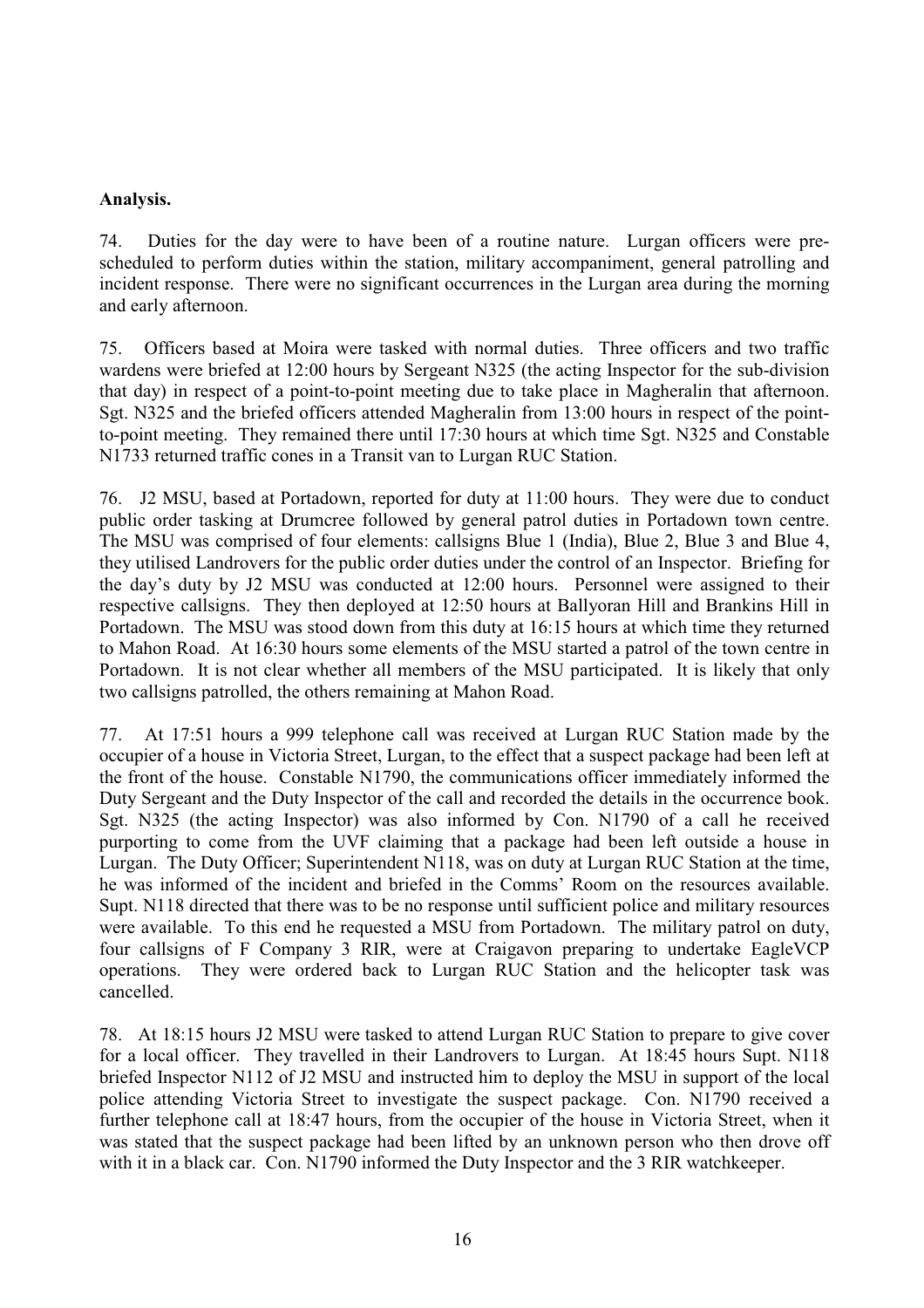79. J2 MSU was deployed to the junction of Lake Street and Levin Road at approximately 19:00 hours. All personnel in the MSU were wearing full riot gear, including helmets. Supt. N118 directed that the military callsigns would remain on stand-by in Lurgan RUC Station whilst the MSU provided cover for Sgt. N325 as he attended Victoria Street. At Victoria Street Sgt. N325 spoke to the occupants of a house there and made arrangements for a later interview by CID.

80. At about the same time J2 MSU were attacked with stones, bottles and paint bombs thrown by a crowd of local youths, some estimated to be as young as 10 years old. It is reported that at least one vehicle was struck by a paint bomb. Some J2 MSU officers dismounted from their vehicles for a very short period to provide cover to the unit.

81. With his immediate enquiries completed, Sgt. N325 left Victoria Street at 19:20 hours and returned to Lurgan RUC Station where he briefed the Duty Officer of the results of his enquiries. J2 MSU left the area very shortly after Sgt N325, via Lough Road, and made their way back to Mahon Road, Portadown. Con. N1790 closed the serial on the command and control system relating to this incident at 19:45 hours.

82. Other than the incident at Victoria Street, no RUC officers were detailed to perform any other activities, patrolling or VCPs in or around Castor Bay Road and Lake Street that day. There were no further incidents or occurrences of any significance for the remainder of the day. There is no evidence that any RUC officers carried out any duties other than those assigned and subsequently recorded.

# **SUNDAY 14TH MARCH 1999**

# **Patrol by F Company 3 Royal Irish Regiment.**

General Patrol and VCPs - Lurgan and Craigavon Areas Sunday 14th March 1999 - Start: 11:00 hours - Finish: 23:00 hours

# **Patrol Duties and Documentation.**

83. This patrol consisted of four callsigns each comprised of three men drawn from F Company. They were scheduled to carry out general patrols and VCPs in the Lurgan and Craigavon areas out as far as Moira. Sergeant N1351 states in his statement S515A that the patrol was also to provide "Church cover" on the patrol route from Lurgan to Moira. This function of the patrol is also referred to by Private N1353 in his statement S791 "as this patrol was on a Sunday we would normally perform church cover". Callsign designations for the patrol were W40B, W41A, W41B and W41C. The patrol commander was Sergeant N507 using his own callsign W40B. Details of all personnel assigned to perform the patrol are recorded in document D194. The patrol was to operate as two elements, W40B working with W41A and W41B with W41C.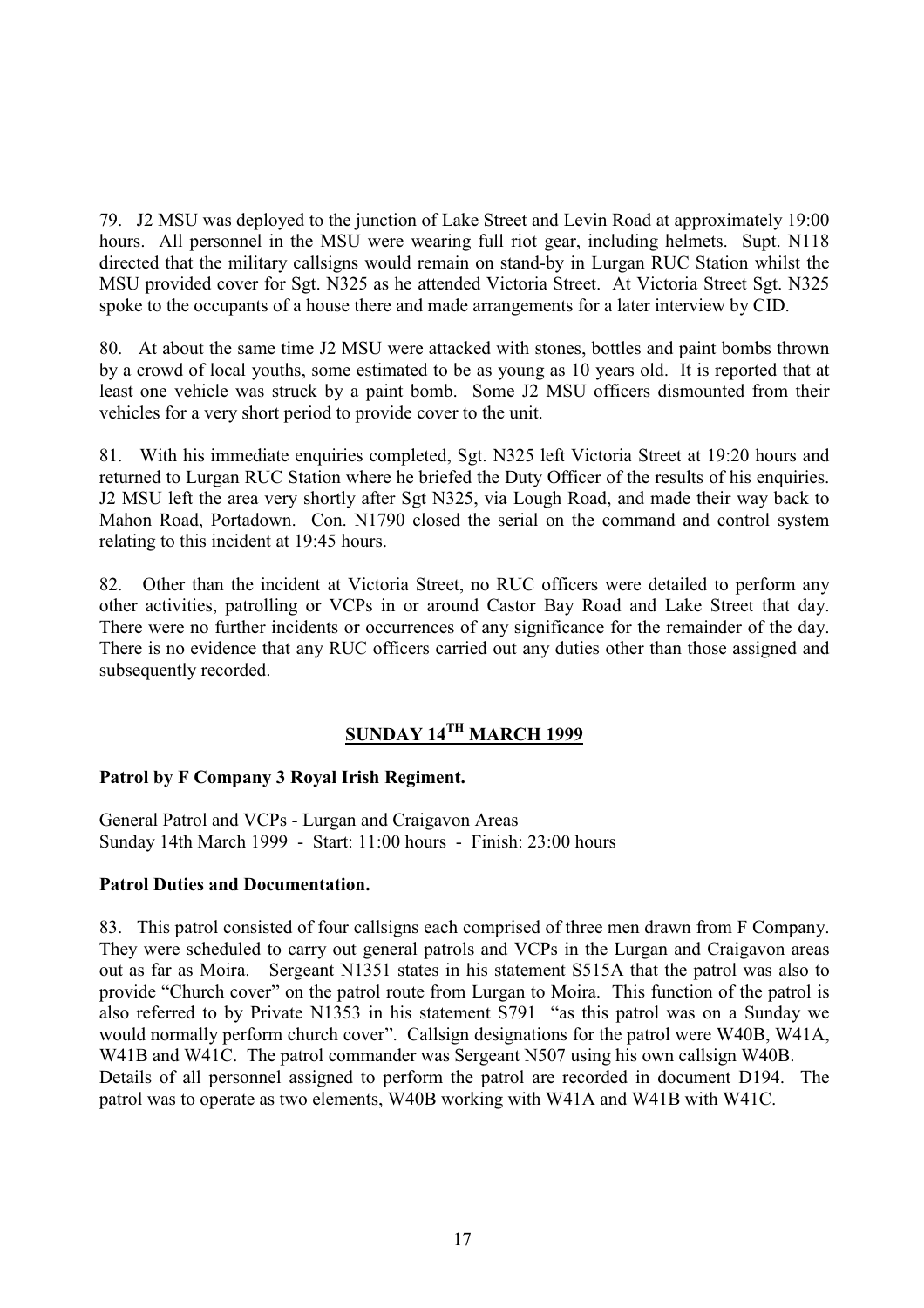84. The patrol used four Landrover vehicles, one vehicle per callsign. They commenced patrol at 11:00 hours from their base at Mahon Road, Portadown. They were due to terminate their duty back at Mahon Road at 23:00 hours the same day. Two RMP junior NCOs were assigned to the patrol, Corporal N1654 and Lance Corporal N1710. They joined with the callsigns prior to the patrol departing Mahon Road. The patrol was to collect RUC officers from Lurgan RUC Station before commencing their patrol duties.

85. There were three RUC officers assigned to accompany the patrol. Specific duties of the accompanying RUC officers were:

- a. Con. N117 ... this officer commenced duty at Lurgan RUC Station at 10:45 hours. N117 was scheduled to accompany the military between 11:00 hours and 16:00 hours after which he was to commence his police patrol duties.
- b. R.Con. N984 ... this officer commenced duty at Lurgan RUC Station at 07:45 hours. N984 was assigned to Station Security duties until 15:00 when he was re-detailed to carry out military accompaniment. [name reacted] was due to terminate duty at 23:00 hours.
- c. R.Con. N477 … this officer commenced duty at Lurgan at 09:45 hours. N477 was assigned to Station Security until 16:00 hours when he was re-detailed to accompany the military. He was due to terminate duty at 00:30 hours on Monday 15th March 1999.

86. The patrol report and associated maps for this patrol are recorded as document E501 and the Honesty Trace as document E186.

# **Analysis.**

87. The Case Analysis (Time Line) Chart for the patrol is at reference RBN6, details from which are included in the Case Analysis (Time Line) Chart - 3RIR Duties and Movements (reference RBN3) and the Case Analysis (Time Line) Chart - Master Case Chart of Security Forces Duties and Movements (reference RBN4).

88. The patrol conducted by callsigns W40B, W41A, W41B and W41C was apparently performed as described in the relevant documents and statements. There are no significant discrepancies in relation to the activities and timings of this patrol. There were periods during the duty that required the callsigns to return to the barracks at Mahon Road for meal breaks in the late afternoon, and some periods were spent on QRF at Lurgan RUC Station. Reports of a bomb at an address in Lake Street at approximately 16:20 hours led to the patrol being specifically directed not to enter the Kilwilke and Lake Street area during the remainder of their patrol. Due to the nature of the bomb warning and the assessment made by Supt. N118, the patrol was not subsequently required to respond in any way to the incident.

89. Analysis of all documents relating to this patrol revealed no evidence to suggest they performed any VCPs or conducted any patrol activity in the Kilwilke area, Lake Street or Castor Bay Road during the time they were on duty. Nor did they perform any activity that was not scheduled or authorised or deviated from the planned duty.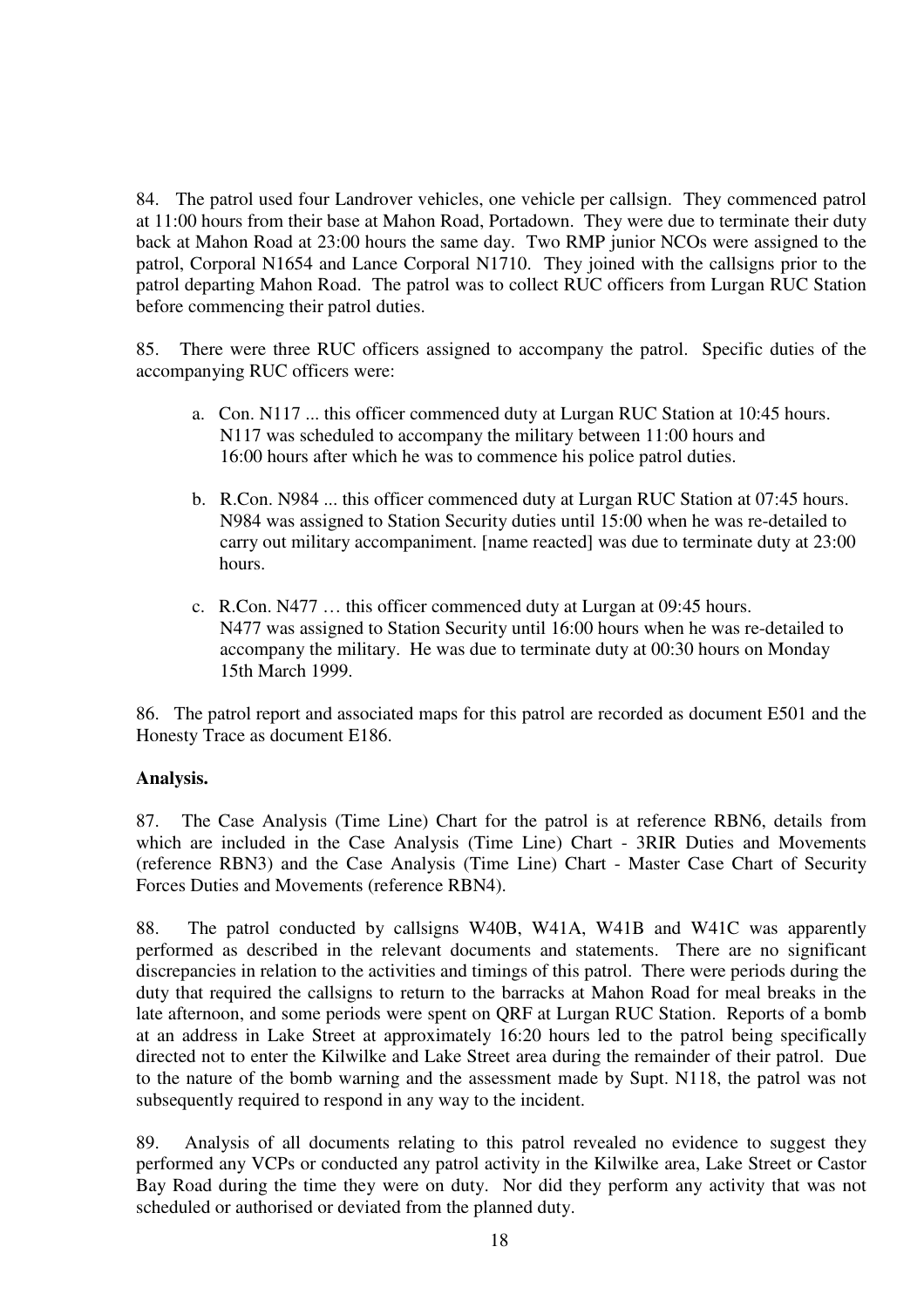90. Statements made by those personnel concerned are corroborated by the relevant patrol report, together with both 3 RIR and 3 Infantry Brigade watch keeper logs and the 3 RIR signals log. The minor discrepancies in timings are not significant.

## **Patrol by F Company 3 Royal Irish Regiment.**

QRF duty - Mahon Road Barracks

Start: 17:00 hours Sunday 14th March 1999 - Finish: 09:00 hours Monday 15th March 1999

#### **Patrol Duties and Documentation.**

91. This patrol consisted of four callsigns each comprised of four men drawn from F Company. They were scheduled to carry out base security duties. The duty would include performing VCPs on Mahon Road (outside the base), routine patrols and mortar baseplate checks in the area adjacent to the base. The scheduled duty was to include attending Lurgan RUC Station either side of midnight to provide security during the police watch changeover there.

92. Callsign designations for the patrol were W20A, W21A, W22A and W22B. The patrol commander was Second Lieutenant N508 using his own callsign W20A. Details of all the personnel assigned to perform the patrol are recorded in document D295. The patrol was to operate as two elements, W20A working with W21A and W22A working with W22B.

93. Only one RUC officer was detailed for duty with this patrol:

 R.Con. N477 ... commenced duty at Lurgan at 09:45 hours. N477 was detailed for Station Security. At 16:00 hours N477 was detailed to military accompaniment until 00:30 hours on Monday 15th March 1999 when he was due to terminate duty. His initial duties were with the 3RIR patrol that operated in the Lurgan area up to 23:00 hours (paragraphs 85 to 90 above refers). N477 later accompanied this patrol whilst it conducted VCPs, during the watch changeover, either side of midnight outside Lurgan RUC Station.

94. The patrol report and associated maps for this patrol is recorded as document E496 and the Honesty Trace as document E226.

#### **Analysis.**

95. The Case Analysis (Time Line) Chart for the patrol is at reference RBN7, details from which are included in the Case Analysis (Time Line) Chart - 3RIR Duties and Movements (reference RBN3) and the Case Analysis (Time Line) Chart - Master Case Chart of Security Forces Duties and Movements (reference RBN4).

96. There are two distinct elements to the analysis of the patrols activity during its tour of duty.

97. The first element relates to helicopter sorties over the Kilwilke estate area. Following reports of a suspect package outside a house in Lake Street, Lurgan, a helicopter sortie was laid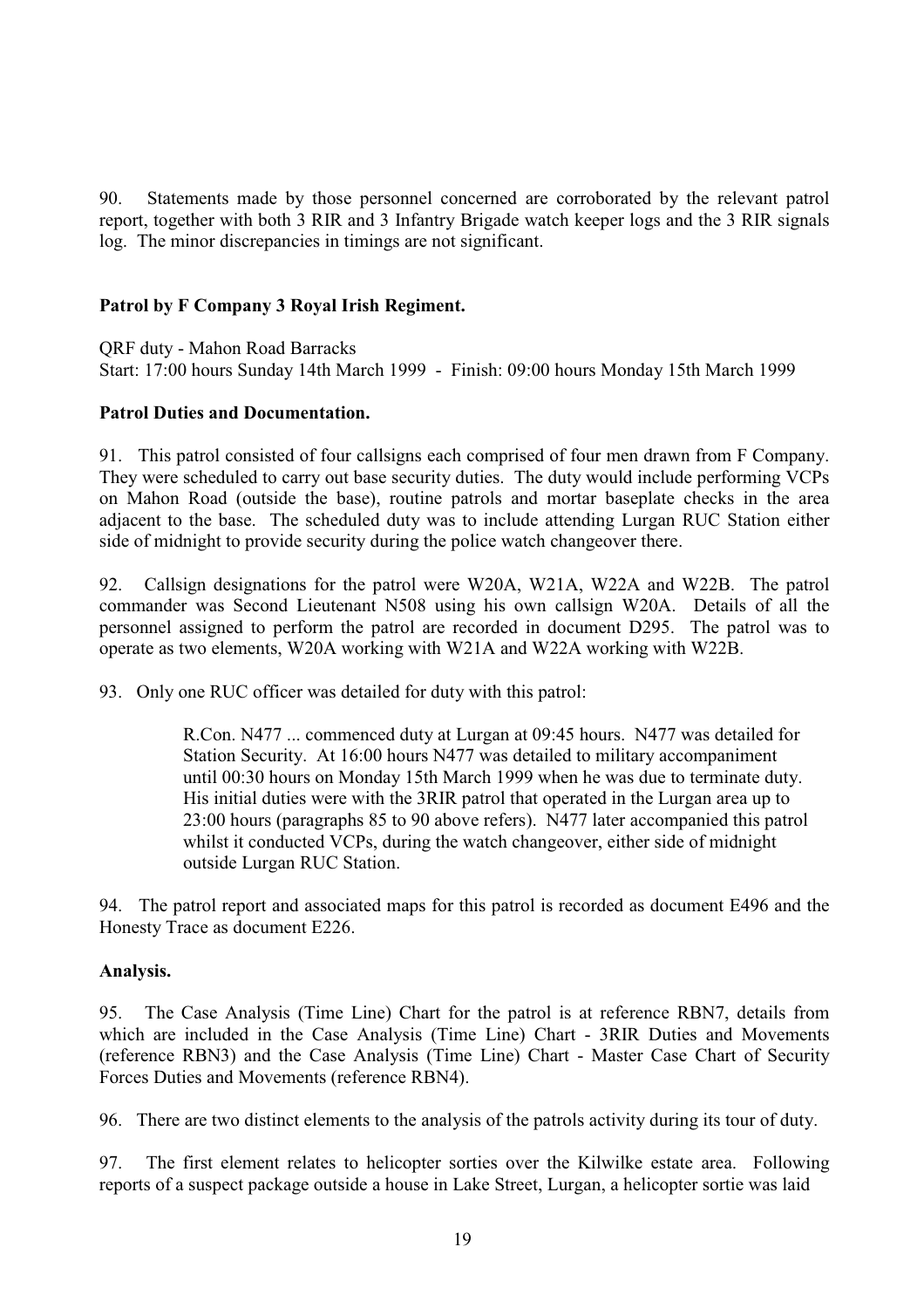on to check the area before any ground forces were committed to attend. The aircraft allocated for the task was an AAC Gazelle helicopter with the callsign Gazelle 4 (GZ4). The crew of GZ4 was Sergeant N1626 and Sergeant N1614. They were tasked instead of Gazelle 6 (GZ6) the helicopter that would normally have been tasked (as it was not available due to a routine change over of aircraft). The tasking of GZ4 required it to collect a liaison officer (LO) from Mahon Road. The LO was to brief the crew on the local situation. They would then fly to Lurgan with the LO and, whilst remaining airborne, would observe the situation on the ground.

98. The 3 RIR Liaison Officer for this flight was Corporal N1525 who was delegated from the QRF that was on duty at Mahon Road. N1525 was the commander of the QRF callsign W22B. He was briefed by Captain N324 who was the 3 RIR operations officer on duty in the Operations Room. On arrival of GZ4 at Mahon Road Cpl. N1525 briefed Sgts. N1614 and N1626 and the helicopter then left for Lurgan. The approach to Lurgan by GZ4 was via the Castor Bay Road and a hover was established in the area of North Circular Road and Tannaghmore School.

99. In a detailed account of his duty in Gazelle 4 that day, and regarding his observations, N1525 refers to various activities that occurred in the Kilwilke estate. These activities included a car being set alight, youths acting suspiciously, cars being stoned at the junction of Lake Street and Victoria Street and, in statement S294, N1525 states "a lot of activity and traffic in the estate with crowds at every alleyway".

100. N1525 states that he had performed duties in the area for over a year and Sunday nights are normally relatively quiet. He also states that "Prior to this I didn't know much about Rosemary Nelson and definitely had no idea where she lived. I can now state that having found out where she lives from the TV reports and the explosion the following day that the helicopter had overflew her area on numerous occasions that night."

101. Records and accounts relating to the tasking and operation of Gazelle helicopter GZ4 are otherwise comprehensive and complete. Justification and authorisation for the flight is established and corroborated.

102. There is however a lack of information and records in relation to the flight of Gazelle helicopter GZ6 late on Sunday the  $14<sup>th</sup>$ . There are no entries in either the 3 RIR Watchkeepers Log or in the 3 Infantry Brigade Watchkeepers Log that record the details of this flight, indeed there is only one entry relevant to GZ6. That entry appears in the 3RIR Signals Log (although paragraph 105 below also refers to documentary evidence concerning this helicopter but identifying it as 'Hawk364' rather than GZ6).

103. In statement S806A, WO2 N3900 identified that Gazelle 6 was tasked on the Daily Tasking Forecast (document D39) to do mortar base plate checks at police stations at Banbridge and Rathfriland. In addition it was to pay attention to Banbridge Town Centre. The scheduled tasking was to take place between 23:30 hours on 14 March 1999 and 00:30 hours on 15 March 1999. N3900 states that this helicopter tasking, in common with all routine helicopter flight tasking, would have been created some months prior.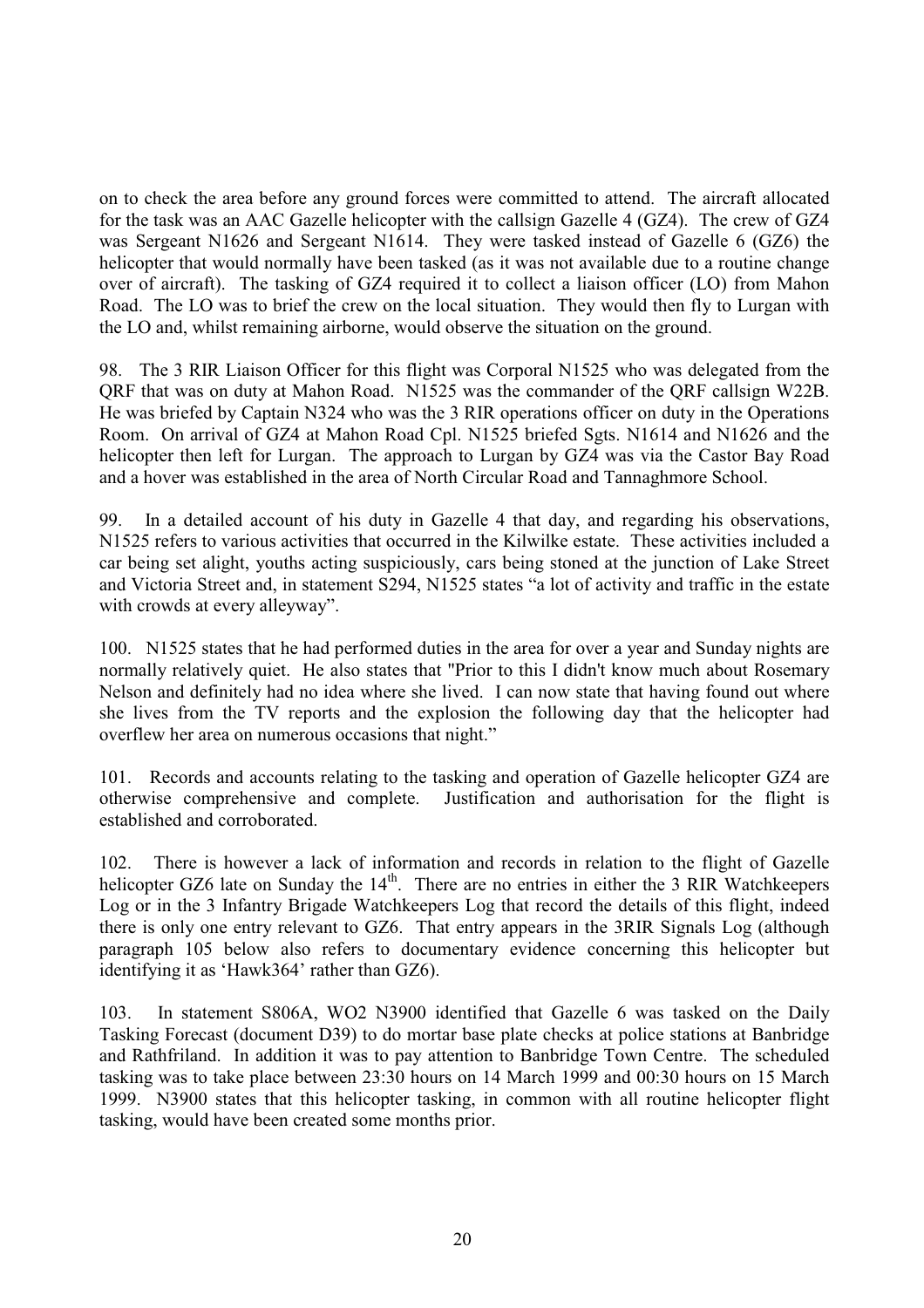104. Cpl. N1525 was re-interviewed on 7 February 2000, he was asked about whether he had been utilised to join a helicopter crew other than Gazelle 4 on the 14<sup>th</sup> March 1999. In statement S294C N1525 "immediately" realised that he had been detailed to join a helicopter crew very late on that day. He recalled that he was in the QRF room attached to the guardroom when he received a phone call from 3 RIR Operations Room. He states that he was required to join a helicopter crew and to check the Lurgan area to "see what was happening with regard to earlier incidents". This was a reference to the earlier public disorder on the Kilwilke estate.

105. As stated in paragraph 102, documented references to the actual flight of Gazelle 6 late on the  $14<sup>th</sup>$  are few. The main references after 20:00 hours are in the Signals Log (D74) and Aldergrove Air Traffic Control Approach Radar communications transcript, document D2447. Confusingly the communications transcript shows an entry at 23:25 hours using the callsign Hawk 364. This callsign actually relates to Gazelle 6. The helicopter contacted the Air Traffic Control with the statement "Hawk 364 a Gazelle, three persons on board just lifted from Portadown. I'd like to operate in the Lurgan area, not above 2000 feet, with a flight information service". This call is consistent with the start of the late task over Lurgan in which N1525 was the delegated 3 RIR liaison.

106. Further entries on the same document shows Hawk 364 over Lurgan at 23:37 hours. Then at 23:53 hours Hawk 364 reports "now two persons on board just to the North of Lurgan" and then a request for clearance back to Aldergrove. The latter entry would be consistent with the aircraft returning to Aldergrove having dropped off N1525 at Mahon Road subsequent to the task over Lurgan. This ties in with the only documented reference to Gazelle 6 recorded in the Signals Log (D74) at Mahon Road, where the entry N.R.No. 39 at 23:51 hours records "From: GZ6 - Text: Flicking". This would refer to the helicopter crew changing frequency, though it is not clear if that was on finishing the task over Lurgan or on departing from Mahon Road after dropping off N1525 (though the latter is more likely). All evidence points to a sortie time over Lurgan of between 13 and 15 minutes.

107. It is evident that a late helicopter flight, that of Gazelle 6 on Sunday the  $14<sup>th</sup>$  over Lurgan, actually took place. Unfortunately, the information concerning this flight is not as detailed as one may have wished. For example there are no details of who in the 3 RIR Ops Room actually tasked N1525 with accompanying this flight, or, who ordered the diversion of Gazelle 6 from its scheduled task of baseplate checks at Banbridge and Rathfriland to Lurgan.

108. In statement S294C, which was made nearly 11 months after the event, N1525 refers to having "simply forgot to mention this fact (the late flight) in my previous statement" but follows this with "I have a clear recollection of this flight and I know that we visited the following areas: - Kilwilke Estate, Flush Place, Banbridge Road and the Gilford Road." N1525 then goes on to make a detailed account of what he had seen and the fact that he was in the helicopter for around 20 minutes, and, that it was fitted with a thermal-imaging camera. What cannot be remembered is whom he reported to, other than it was the watchkeeper, when he returned to make his report at the Ops Room after the flight. N1525 makes further reference to the flight of GZ6 in statement S294E where he states "I do recall the evening was nothing out of the ordinary". He goes on to state "From my experience the events of the evening and Sunday 14th March 1999 were not serious enough to warrant the incident being video-recorded. It was simply nothing more than a burnt-out car".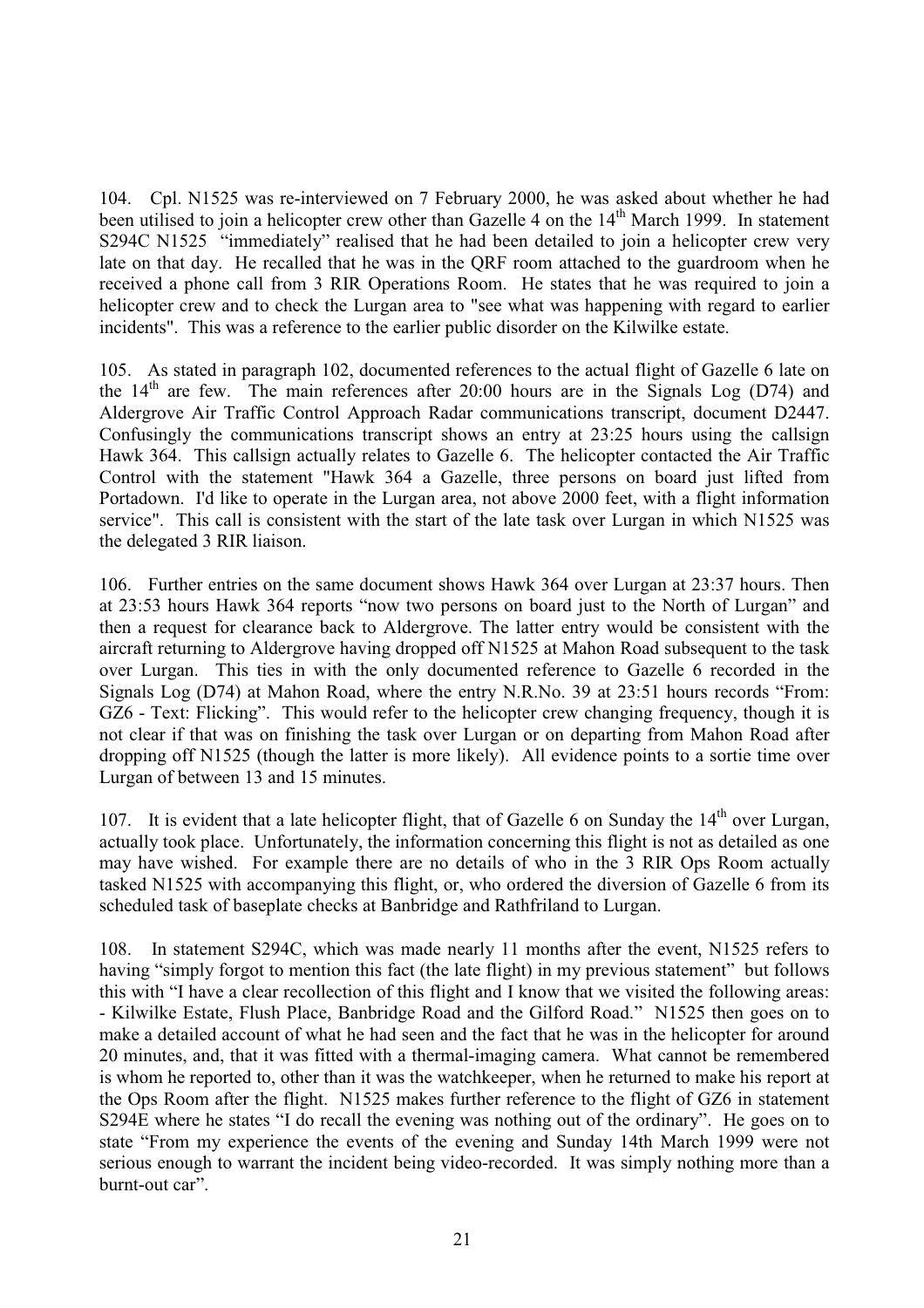109. Sergeant N342, the 3 RIR watchkeeper at that time, states in S923 "As far as I remember there was nothing to report from that overfly. There was no reason for me not to have put an entry in the log regarding the tasking of the overflight. The reason for me not making an entry in the log could have been an oversight. Because of the lack of activity in Lurgan and the tasking of the helicopter occurring at that time of night when I have to prepare reports to be sent to 3 Brigade Watchkeeper I forgot to make an entry".

110. In respect of the task being to check the Lurgan area to "see what was happening with regard to earlier incidents", it is not clear why N1525 should direct the crew to fly over Flush Place, Banbridge Road and Gilford Road. The trouble earlier in the day had all been around the Kilwilke area which is to the North West of the town, whereas Flush Place, Banbridge Road and Gilford Road are all to the South East of Lurgan. The pilot of Gazelle 6 that night was Corporal N1014. The aircraft was commanded by Staff Sergeant N1011. Despite the lack of thorough documentation concerning this flight corroboration of the flight of GZ6 has now been established (document D2447 refers). There is no evidence to suggest that the helicopter and crew were used for any other purpose or at any time other than those recorded.

111. The QRF commander during N1525 duty was 2Lt N508. This officer was responsible for creating and maintaining the patrol report for the whole of the QRF duty over the period in question. N508 would have submitted the patrol report to the 3 RIR Ops Room on termination of that duty. Document E496 is a copy of that report and although it refers in part to the Gazelle 4 flight there is no reference anywhere to the flight of Gazelle 6. In fact the report is lacking in many ways as will be seen further on in this report.

112. The second element of this patrols duty relates to watch changeover security cover at Lurgan RUC Station. This duty was performed by two callsigns of the QRF from Mahon Road, commanded by 2Lt. N508. Callsigns W20A and W21A. A total of eight soldiers in two Landrovers departed Mahon Road en-route to Lurgan RUC Station. The time being approximately 23:00 hours on the evening of Sunday  $14^{th}$  March 1999. The Signals Log (D74) shows the relevant callsigns being mobile for Lurgan at 23:05 hours. Six of the eight persons involved in this task give the departure time as 22:55 hours, the other two persons, Private N1514 and Private N1519 state it was 23:05 hours.

113. It should be noted that N1514 was recorded as being in one callsign while N1519 was shown as being in the other. Both of these soldiers had sight of the Signals Log when they made their respective statements regarding this duty. N1519 also records that he had sight of the original patrol report.

114. A call is recorded in the Signals Log (D74) at 23:23 hours from callsign W20A which gives their location and status as 'JL', which indicates that they were at Lurgan RUC Station.

115. All eight soldiers on the patrol confirm the identity of the two callsigns attending Lurgan for this part of their duty and all refer to collecting an RUC officer at Lurgan RUC Station. However, most are vague in relation to which callsign the RUC officer accompanied and only N1519 in S574 attempts to identify this officer. He states "I can only recall that his name is \*\*\*\*\* and that he is around # '# " tall". The actual identity of the officer is known to be Reserve Constable N477, statements made by N477 do not go into any detail when referring to this part of his duty.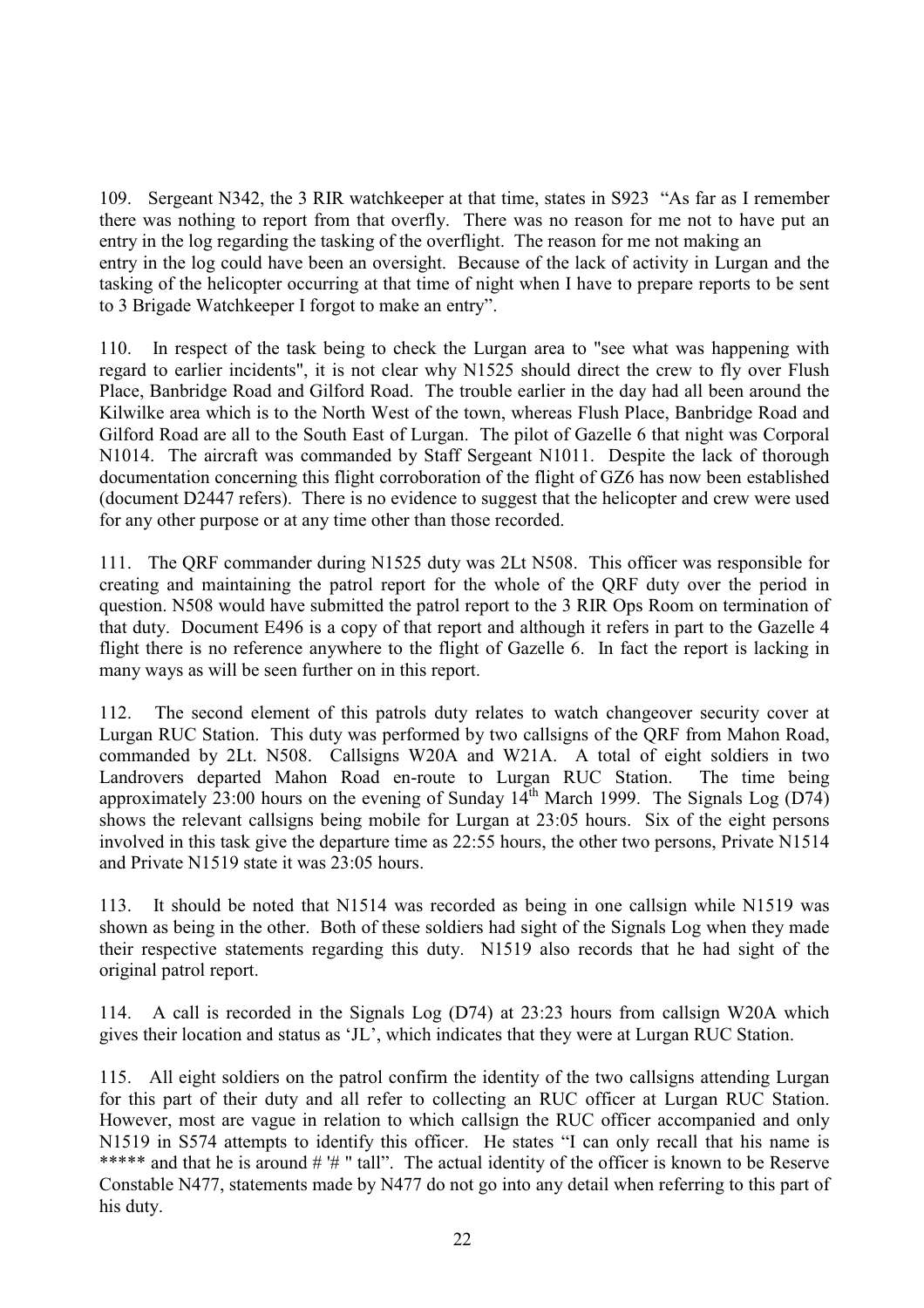116. Having collected R.Con. N477, Callsign W21A then performed a VCP close to the Master McGrath public house. Lance Corporal N1515, commander of W21A, refers in S470 to the RUC officer joining his callsign where he performed most of the vehicle stops. Callsign W20A performed a VCP at the same time outside the RUC Station, only N1514 in his statement notes the start time for the VCPs as 23:28, this is confirmed in the Signals Log by the message 'W20A' - "Now on task". None of the other individuals, including the patrol commander N508 states an exact or approximate time at which the VCPs commenced.

117. All members of the patrol give the duration of the VCPs as between 40 and 45 minutes after which time R.Con. N477 was dropped at the RUC Station and the patrol departed on the return journey to Mahon Road. The signals log shows at 00:21 hours 'W20A' - "Mob your loc.". The patrol arrived back at Mahon Road at 00:34 hours. The Signal Log entry at that time shows 'W20A' - "Base loc". The patrol then resumed QRF duties.

118. Privates N1518, N1519 and N1520 state they were given permission by 2Lt. N508 to stand down early as they all had commitments later that day, N1518 for a shooting competition, N1519 and N1520 to attend a course. All three of these soldiers were in the same callsign, W21A. N1518 and N1520 say they terminated at around 00:30 hours and N1519 believes he actually stood down at around 01:00 hours. Warrant Officer 2 N10265 confirms in S1134 that both N1519 and N1520 attended the course they referred to 3 RIR Company records, document D10220, show N1518 attended NISAAM (Northern Ireland Small Arms Meeting) from 15/03/99.

119. The commander, and only remaining member, of callsign W21A was L.Cpl. N1515 who says he joined another callsign for the remainder of the duty, though he cannot recall which. Both N1515 and L.Cpl. N1513 refer in their respective statements to leaving Mahon Road at 07:04 hours on Monday  $15<sup>th</sup>$  to perform mortar base plate checks in the Portadown area. N1515 states that they arrived back at Mahon Road at 08:14 hours and remained there until the duty terminated at 09:00 hours. Lance Corporal N1523 confirms that the main duties performed were mortar base plate checks around the camp.

120. Several points arise from the Lurgan part of the QRF duty that evening. Firstly, as a result of the VCPs there were apparently three sighting reports raised. These were recorded on individual Northern Ireland Intelligence Card 01 forms, each one referring to a different vehicle stopped. Both 2Lt. N508 and L.Cpl. N1513 were subsequently shown an A4 sheet which contained a photocopy of the three cards. Both individuals confirmed that the document referred to three vehicle stops performed at the VCP outside Lurgan RUC Station on the night in question. The document is recorded as D297 - E227.

121. Further inspection of the document reveals that one of the intelligence cards does not refer to a stop check that night. One check was actually performed at 12:45 hours on Saturday 13 March 1999 in North Street, Lurgan on a vehicle being driven by a Mr. N2405, the passengers in the vehicle being noted as his wife and two children. Reference to this vehicle is made by N508, in S142B, in relation to a VCP in North Street between 12:30 hours and 12:50 hours on the Saturday  $13<sup>th</sup>$  March 1999 and there is no doubt that the third intelligence card refers to the check performed at that time.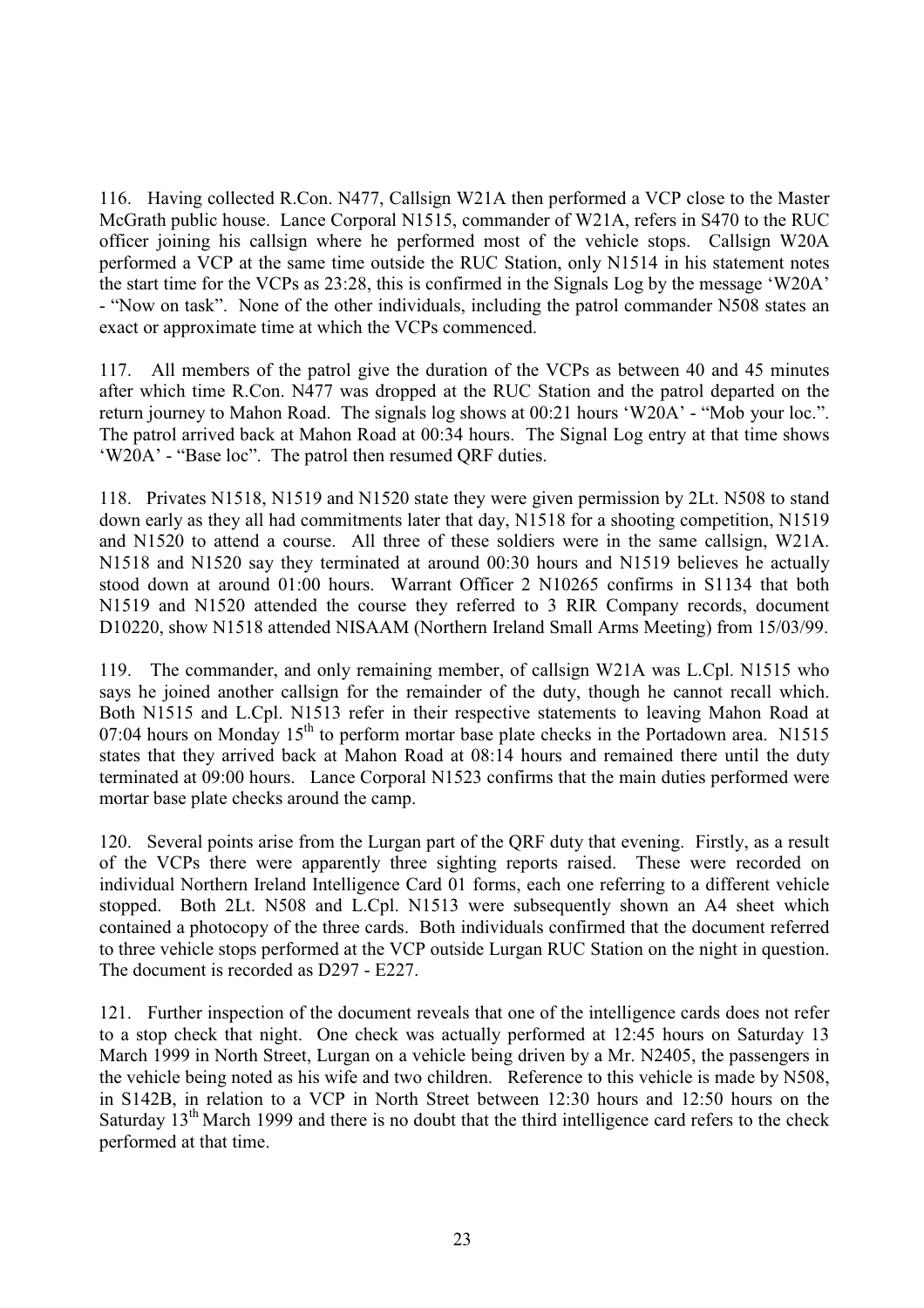122. On 2 April 1999 Detective Constable N786 went to Headquarters 3 RIR and spoke to C.Sgt N2859 of the Intelligence Cell. A document containing a photocopy of three intelligence cards was subsequently handed to N786. It is apparent that N2859 misread the date on the intelligence card in question as the '3' in '13' is poorly written and could at a glance be seen as a '5'. Having received the document N786 also failed to notice the error. When the document containing the three cards was shown to N508 and N1513 they had also failed to notice the error. Clearly D297 - E227 is incorrect and stems from an initial error on the part of N2859.

123. It is probable that without any specific recollection both N508 and N1513 simply agreed that as the document placed before them contained three cards reportedly for the  $13<sup>th</sup>$  then there were three vehicles checked. Had either or both looked at the document more closely they might have noticed the error.

124. With regard to the documentation of the patrol its composition and accuracy is poor by any standard. The Honesty Trace, marked E226, is the computer generated map compiled post patrol from the maps, and other information generated during the course of that patrol. N508 refers in S142A to having been shown the trace and states that it is an accurate account of his patrol routes, he then goes on however to say that there is one oversight in relation to the VCP that night. The map trace shows a 'Red Dot' at Craigavon RUC Station which would indicate attendance at that location. It is explained by N508 that the red dot should be at Lurgan RUC Station. N508 states that in all other respects the trace is correct. He goes on to state that he added a 'wavy line', which is apparently the normal map indication for a VCP, to the map to indicate a VCP outside Lurgan RUC Station. What is not clear is whether he added it at the time he made the statement or sometime immediately after it was originally printed.

125. Overall, and notwithstanding the poor paperwork, there is no evidence that any of the above acts or omissions are in any way significant. Poor administration and a failure on the part of responsible persons to follow procedures accounts for the less than satisfactory recording of some duties that evening.

126. There are no indications that the patrol performed any VCPs or patrol activity in the Castor Bay Road, Lake Street or Kilwilke estate area during their tour of duty. There is no evidence that this patrol performed any duty or activity that was not scheduled or authorised.

# **RUC duties, operations and activities - Sunday 14th March 1999.**

127. I do not propose to go into the same detail here regarding RUC deployment on this day as I have for the military. There were considerably more police on duty this day than there were military and their duties were much more varied than the military. Rather, reference should be made to RBN 14 (Duties Chart - Royal Ulster Constabulary (Lurgan Area) 12:00 hour  $12<sup>th</sup>$ March 1999 to 23:59 hours 15th March 1999) for the duties of individual police officers or police patrols. Therefore, I will move directly to an analysis of police deployments on that day.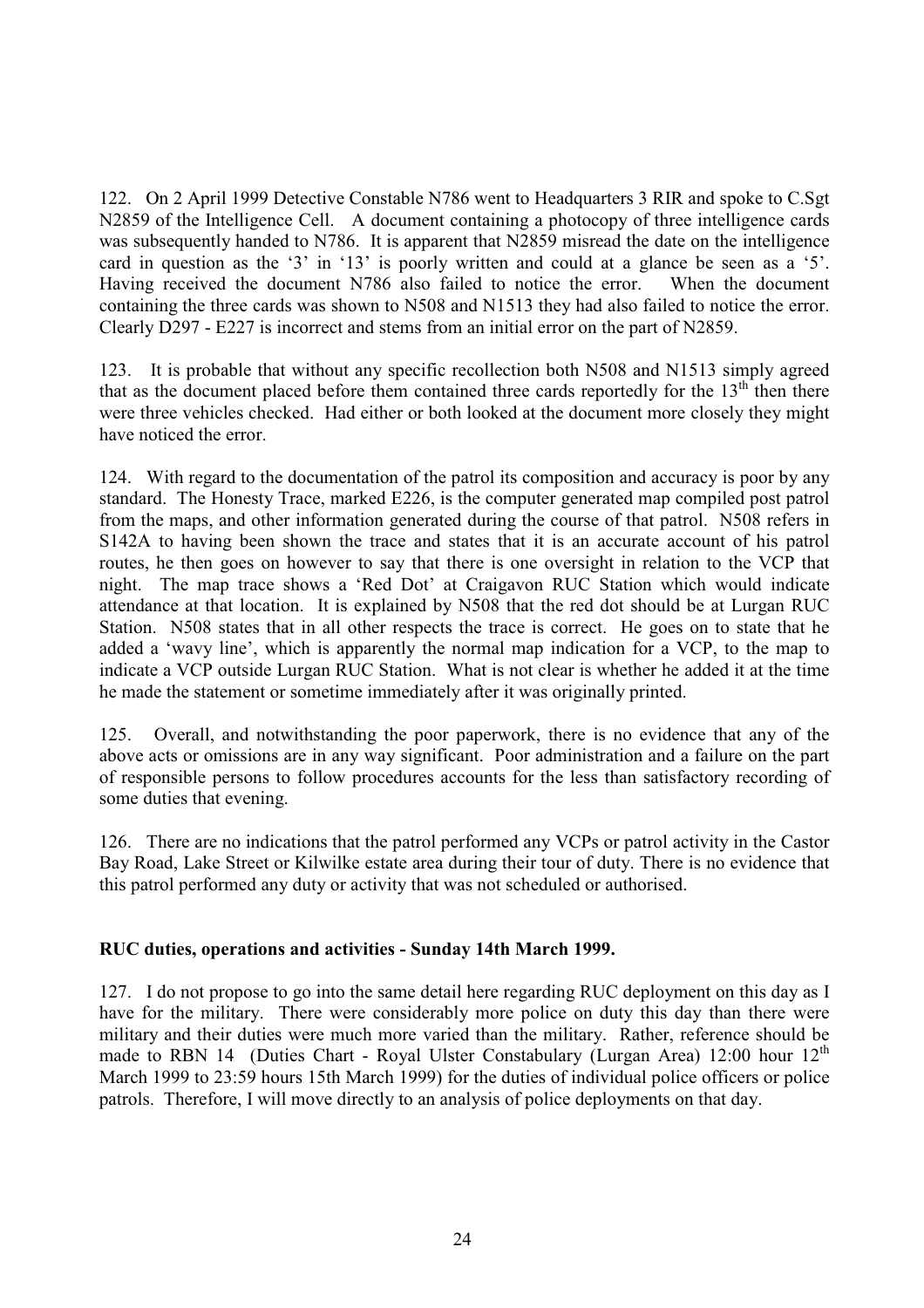#### **Analysis.**

128. Duties for the day were to have been of a routine nature. Lurgan, Moira and Craigavon officers were pre-scheduled to perform duties within the station, military accompaniment, general patrolling and incident response. Some officers from Lurgan and Moira were also detailed to perform static duty at Craigwell Avenue in Portadown. There were no significant occurrences in the Lurgan area during the morning and early afternoon.

129. One team of J2 MSU, an Inspector, a Sergeant and three Constables, reported for duty at 08:00 hours at Portadown. They were scheduled to conduct public order tasking at Drumcree and stand-by duty at Mahon Road. None of these officers entered the Lurgan area at any time during their tour of duty, which terminated at 16:00 hours at Mahon Road.

130. At approximately 16:20 hours Constable N1790, the communications officer at Lurgan RUC Station received a telephone call from the sub-divisional control room at Ballymena. Con. N1790 was informed of the contents of a report from the Samaritans that they had received a warning that a bomb had been placed at an address in Lake Street, Lurgan. N1790 informed the Duty Controller and the Duty Inspector, Inspector N116, of the call. Insp. N116 co-ordinated actions in response to the bomb report and arrangements were made for a helicopter to be tasked to overfly the Lake Street area to assess the situation. This followed normal procedure.

131. Following reports from the crew of helicopter callsign Gazelle 4 (GZ4) on the situation in the Kilwilke estate, Insp. N116 appraised Supt. N118 who authorised the release of a MSU from Portadown if necessary. A public disorder situation developed and Insp. N116 was informed that the suspect device had been thrown onto waste ground near the railway line by a member of the public. N116 informed Supt. N118 of the occurrence and the general situation. N118 directed that security forces were not to be deployed to the incident that evening and that a clearance operation was to be arranged with the military to commence the next morning. Insp. N116 contacted the watchkeeper at 3 RIR by secure telephone to organise the search and clearance operation the following morning.

132. At 20:25 hours Constable N90 received a telephone call from the Samaritans in Newry. They stated that they had received a call at 20:20 hours from a youth who said he was from the Orange Volunteer Force. The caller had stated that a device had been placed in a Republican area of Lurgan at that it had failed to go off. Con. N90 informed the Station Duty Officer Constable N105 who made an entry in the C6 Occurrence Book. N116 was also informed of the details. No further actions were taken that day in relation to the incident. No RUC or military personnel, other than the helicopter Gazelle 4, were deployed to the vicinity of Lake Street or the Kilwilke area on that day.

133. No RUC officers were detailed to perform any patrolling, VCPs or other activities in or around Castor Bay Road and Lake Street that day. There were no further incidents or occurrences of any significance for the remainder of the day. There is no evidence that any RUC officers carried out any duties other than those assigned and subsequently recorded.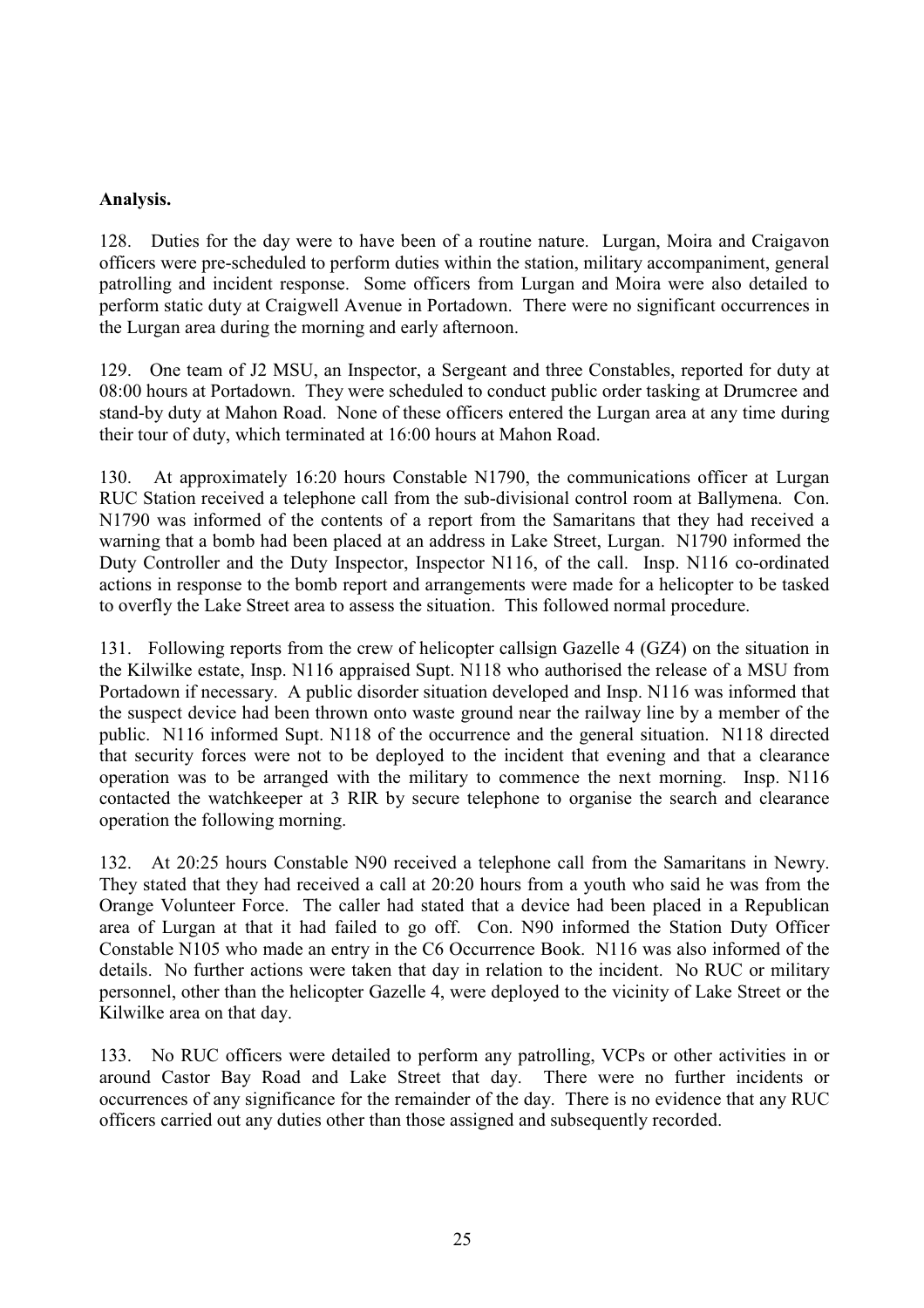# **MONDAY 15TH MARCH 1999**

# **Patrol by G Company 3 Royal Irish Regiment.**

General Patrol and Security - Lurgan and Craigavon Areas Monday 15th March 1999 - Start: 06:50 hours - Finish: 19:00 hours

# **Patrol Duties and Documentation.**

134. This patrol consisted of four callsigns, two comprised of three men and two comprised of four men, all drawn from G Company. They were scheduled to carry out general patrols, police watch changeover cover and VCPs in the Lurgan, Moira and Craigavon areas.

135. A clearance operation scheduled the previous evening was also to be conducted in Lake Street, adjacent to the railway crossing, and at the [Club - name redacted]. This was due to start after 09:00 hours when local children would be at school.

136. The clearance operation was in response to a hoax bomb incident the previous evening. It was to be conducted by two callsigns on foot, with an RUC officer accompanying. The other two callsigns were to be mobile in landrovers, also with an accompanying RUC officer. They were to provide satellite cover for the foot patrol. The operation was to include a search for the hoax device on waste ground adjacent to the railway line at its crossing on Lake Street and to investigate reports of damage at the [Club - name redacted] that had also occurred during the disturbances in the area the previous evening.

137. Callsign designations for the patrol were L20A, L22B, L21A and L21B. The patrol commander was Colour Sergeant N424 using his own callsign L20A. Details of all the personnel assigned to perform the patrol are recorded in document D195. The patrol operated as two elements, L20A working with L22B and L21A working with L21B.

138. The patrol used four Landrover vehicles, one vehicle per callsign. They commence patrol at 06:50 hours from their base at Mahon Road, Portadown. They were due to terminate the duty (back at Mahon Road) at 19:00 hours the same day. Two RMP junior NCOs were assigned to the patrol, Corporal N1654 and Corporal N2101. They joined with the callsigns prior to the patrol departing Mahon Road. The patrol was to uplift RUC officers from Lurgan RUC Station before commencing their assigned patrol duties.

139. Three RUC officers were assigned to accompany this patrol. Specific duties of these RUC officers were:

a. R.Con. N477 ... this officer commenced duty at Lurgan RUC Station at 07:00 hours. He was scheduled to accompany the military using callsign JL271 for the whole of his duty that day. N477 was due to terminate duty at 22:00 hours.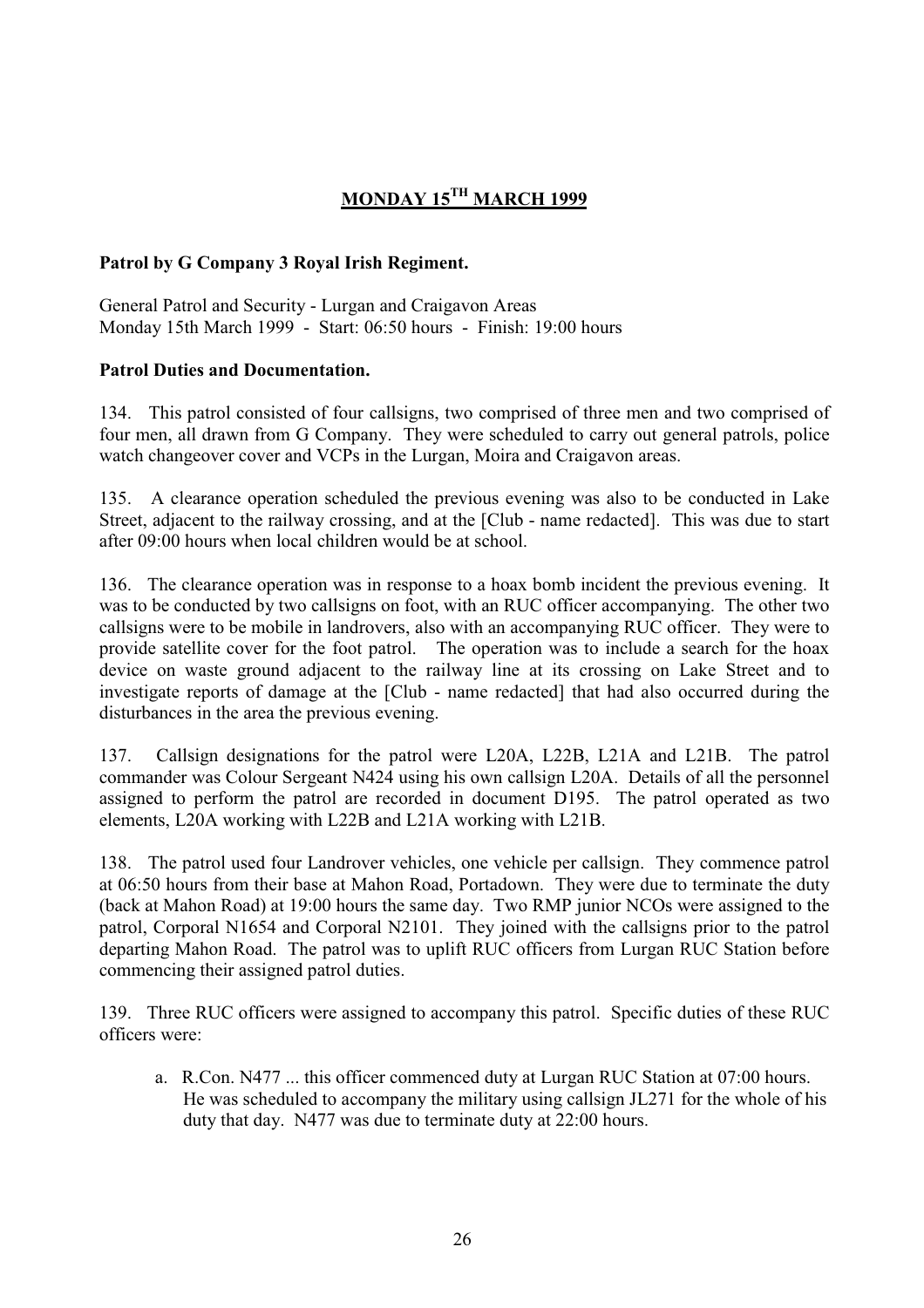- b. Con. N336 ... this officer commenced duty at Lurgan RUC Station at 09:00 hours. N366 was scheduled to accompany the military using callsign JL270 for the whole of his duty that day. N336 was to scheduled to terminate duty at 01:00 hours the following morning.
- c. Con. N1672 ... this officer was scheduled to accompany the military between 07:00 hours and 09:00 hours. This duty was not performed as N1672 was not available due to having to complete paperwork related to the arrests in Waringstown earlier that morning.

140. The patrol report and associated maps for this patrol is recorded as document E497 and two Honesty Traces as documents E183 and E184.

# **Analysis.**

141. The Case Analysis (Time Line) Chart for the patrol is at reference RBN8, details from which are included in the Case Analysis (Time Line) Chart - 3RIR Duties and Movements (reference RBN3) and the Case Analysis (Time Line) Chart - Master Case Chart of Security Forces Duties and Movements (reference RBN4).

142. This patrol left Mahon Road in the two scheduled pairs, L20A with L22B and L21A with L21B, between 06:50 hours and 07:00 hours and made their way to Lurgan RUC Station to uplift two RUC officers. They arrived at approximately 07:20 hours. The first task of the day was to provide cover for the police watch changeover at Lurgan and to conduct mortar baseplate checks around the area of the RUC Station.

143. The first task was completed without incident by 09:00 hours at which time the whole patrol reported back to Lurgan RUC Station. Following a briefing on the clearance operation to be conducted in Lake Street in respect of the hoax device incident the previous evening, callsigns L20A and L22B prepared to mount a foot patrol to Lake Street with callsigns L21A and L21B providing satellite cover from their vehicles.

144. The clearance operation commenced at approximately 09:20 hours when callsigns L21A with L21B left Lurgan RUC Station in their vehicles, accompanied by R.Con. N477, to take up a position from which they could provide cover for the foot patrol. They travelled country bound to the area of the junction of Cornakinnegar Road and North Circular Road.

145. The foot patrol, callsigns L20A with L22B, left the RUC Station shortly after and proceeded to Lake Street. The operation lasted for approximately 55 minutes, during which the foot patrol visited the [Club - name redacted] to check on reports of possible damage there. They then located a hoax device close to the railway line. On completion of the operation the foot patrol liaised with the satellite callsigns, mounted the vehicles and the whole patrol then returned directly to Lurgan RUC Station where the hoax device was handed to a Scenes Of Crime Officer. At approximately 10:30 hours the patrol commenced a refreshment break and remained at the RUC station on QRF.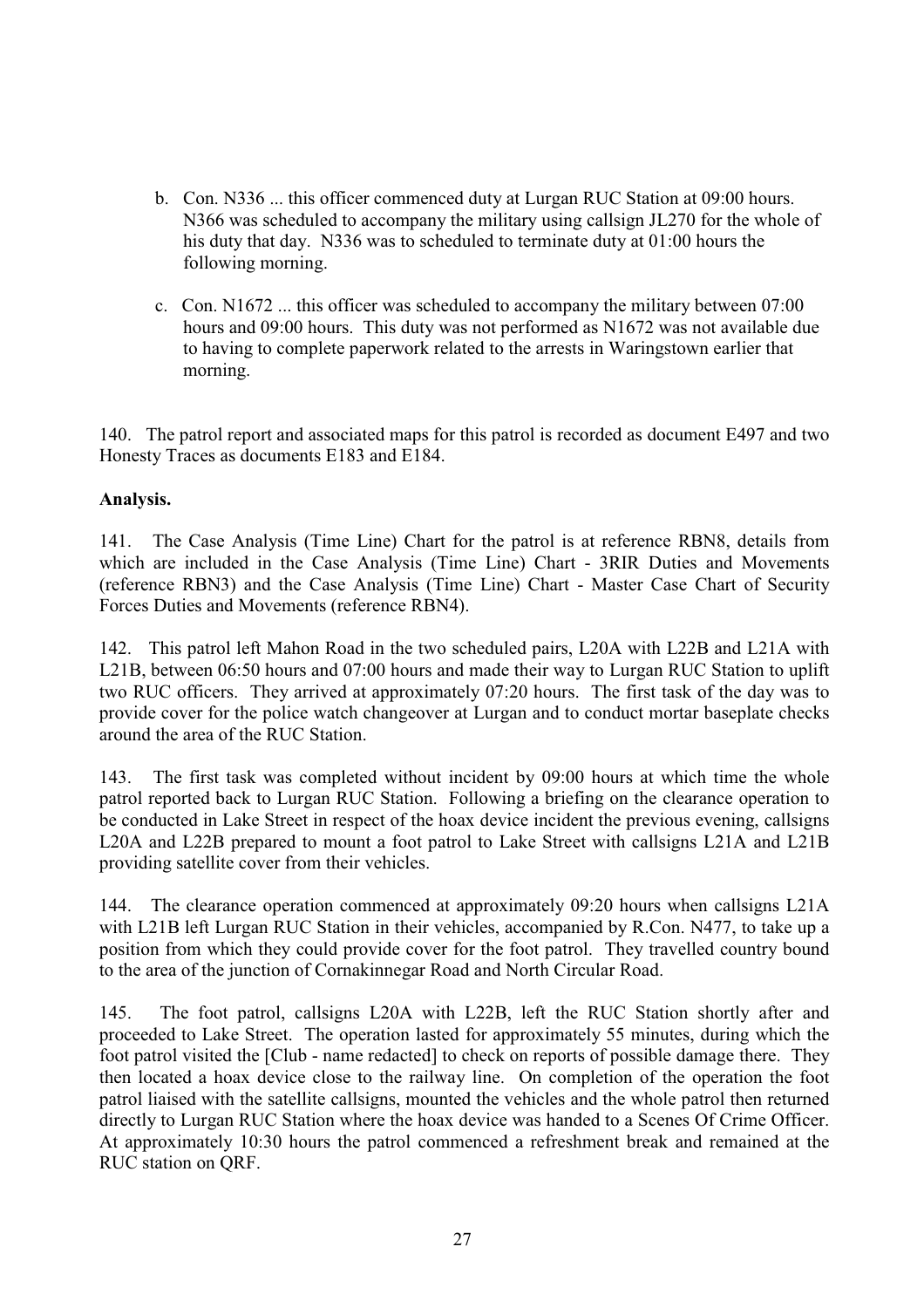146. At approximately 12:50 hours the patrol was despatched from Lurgan RUC Station to attend at the location of a suspect car bomb incident at Ashford Grange. On arrival at the scene C.Sgt. N424 liaised with Insp. N116. C.Sgt. N424 then assigned his four callsigns to duties as follows:

- Callsign L20A Inner cordon on Lake Street, both sides of the murder scene.
- Callsign L22B Outer cordon on Lake Street near Tannaghmore School.
- Callsign L21A Satellite protection, mobile between the outer cordons.
- Callsign L21B Outer cordon on Castor Bay Road.

147. These positions remained as detailed for approximately one hour, after which L21A was tasked to support L22B at the outer cordon near the school. Shortly after this L21B was tasked to leave the outer cordon on Castor Bay Road and they too moved to the outer cordon near the school.

148. Prior to their attendance at the murder scene this patrols presence in the Lake Street area was solely in connection with the clearance operation there between 09:20 hours and 10:20 hours. Details of this operation are fully documented and statements were subsequently taken from all those who participated in it. There is no evidence or indication that any elements of the patrol deviated from the scheduled task or that they entered the area in and around Castor Bay Road, Tannaghmore Primary School or Ashford Grange prior to explosion.

# **Patrol by G Company 3 Royal Irish Regiment.**

QRF duty - Mahon Road Barracks

Start: 09:00 hours Monday 15th March 1999 - Finish: 09:00 hours Tuesday 16th March 1999

# **Patrol Duties and Documentation.**

149. This patrol consisted of four callsigns each comprised of four men drawn from G Company, they were scheduled to carry out base security duties. The duty would include performing VCPs on Mahon Road (outside the base), routine patrols and mortar baseplate checks adjacent to the base. Callsign designations for the patrol were L10A, L12A, L11A and L11B. The patrol commander was Lieutenant N788 using his own callsign L10A. Details of all the personnel assigned to perform the patrol are recorded in document D298. The patrol was to operate as two elements, W20A working with W21A and W22A with W22B.

150. The patrol report and associated maps for this patrol is recorded as document E498 and the Honesty Trace as document E225.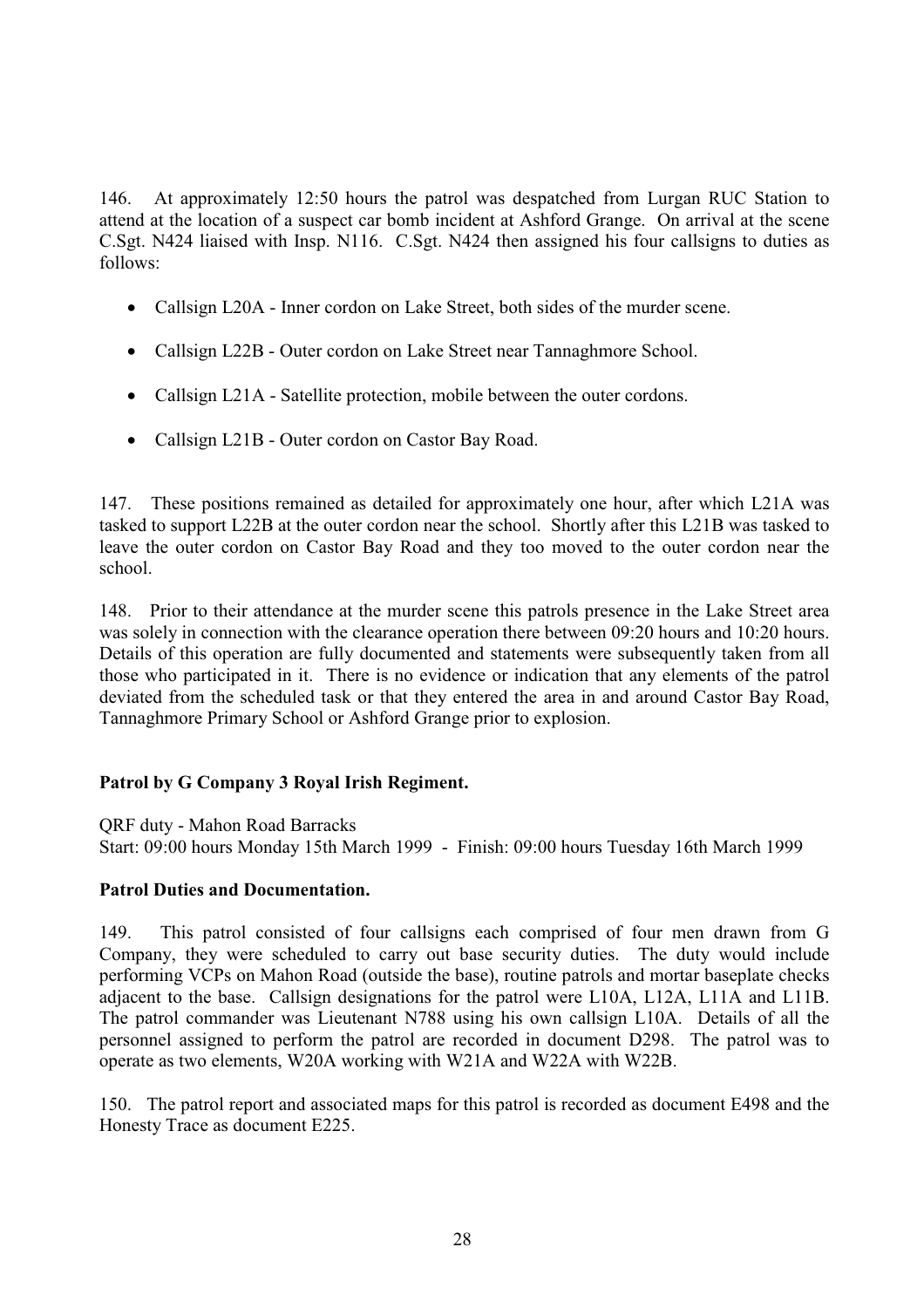## **Analysis.**

151. The Case Analysis (Time Line) Chart for the patrol is at reference RBN9, details from which are included in the Case Analysis (Time Line) Chart - 3RIR Duties and Movements (reference RBN3) and the Case Analysis (Time Line) Chart - Master Case Chart of Security Forces Duties and Movements (reference RBN4).

152. The whole patrol commenced QRF duties at Mahon Road at 09:00 hours Monday 15<sup>th</sup> March 1999. They continued with those duties until approximately 13:00 hours at which time the patrol commander Lt. N788 was instructed to despatch two callsigns to Lurgan following reports of an explosion there.

153. The duty performed by the two callsigns dispatched to Lurgan was primarily to escort the Army Technical Officer to and away from the scene.

154. There is no evidence or indication that any elements of the patrol deviated from the scheduled QRF task nor that any elements of it entered Lurgan prior to the to reports of an explosion.

#### **RUC duties, operations and activities - Monday 15th March 1999.**

155. I do not propose to go into the same detail here regarding RUC deployment on this day as I have for the military. There were considerably more police on duty this day than there were military and their duties were much more varied than the military. Rather, reference should be made to RBN 14 (Duties Chart - Royal Ulster Constabulary (Lurgan Area) 12:00 hour 12<sup>th</sup> March 1999 to 23:59 hours 15th March 1999) for the duties of individual police officers or police patrols. Therefore, I will move directly to an analysis of police deployments on that day.

#### **Analysis.**

156. Duties for the day were to have been of a routine nature Lurgan officers were prescheduled to perform duties within the station, military accompaniment, general patrolling and incident response.

157. Reports were received that a vehicle had been broken into in Windsor Close, Waringstown around 02:00 hours. Lurgan RUC callsigns were sent to the location to investigate. Craigavon RUC callsigns also attended to assist in a search of the immediate area. A dog handler was requested and he attended with a search dog. This incident saw the majority of patrol officers of the sub-division engaged in the search for, and subsequent arrest and processing of four suspected thieves.

158. The duties of J2 MSU for the day are included in D706 (MSU Duties / Location South Region 14/150399) which lists patrolling "Green Estates" in Lurgan between 09:00 hours and 11:00 hours and a patrol in Moira, Glenavy and Ballinderry. Tasking was later to include a search in Warringstown in relation to the vehicle that was broken into in the early hours of that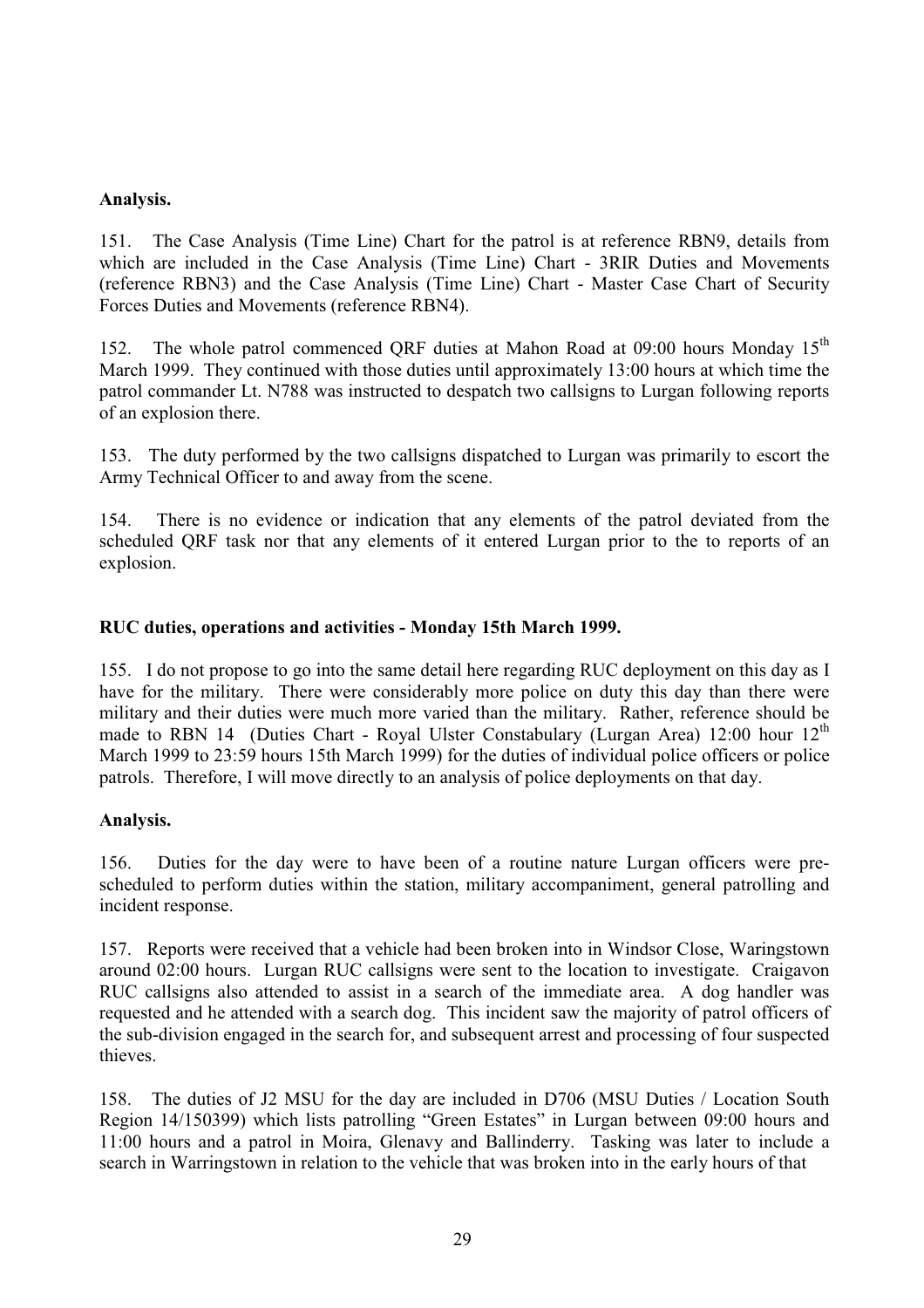morning. Personnel of J2MSU were in public order dress as they may have been deployed to support the army should a public order situation arise during the clearance operation in Lake Street that was also taking place that morning.

159. Four landrovers were utilised by J2MSU that morning, two of these were parked in the front car parking area within the Lurgan RUC Station boundary. They were not subsequently required. Members of the crews of the other two landrovers returned these vehicles to Mahon Road at the end of the morning's tasks. Between 09:00 hours and 09:50 hours the crews of the two manned landrovers were on standby as public order response for the clearance operation being conducted by the RIR in Lake Street. From 09:00 hours the other two crews, who would have used the other two landrovers in a public order situation, were on a scheduled crime prevention patrol in saloon cars around the Moira, Glenavy and Ballinderry areas.

160. At 09:50 hours clearance was given to the crews of the two landrovers on standby at Lurgan RUC Station to commence their scheduled patrol around the Kilwilke, Shankill and Taghnevan housing estates. They were subsequently tasked to provide cover between 10:35 and 11:00 hours for a USPCA dog warden attending a call at an address in Kilwilke Road. They then resumed their patrol of the Shankill and Taghnevan estates.

161. At 11:20 hours on the Old Portadown Road one landrover crew stopped three persons to perform checks and searches. Whilst this was carried out the crew of the second landrover dismounted from their vehicle to provide cover for those officers conducting the stop and search procedure. The two landrovers then returned to Lurgan RUC Station where they collected the other two landrovers before returning then to Mahon Road. There is no evidence or indication that these two crews performed any activities other than those recorded. They did not re-enter the Lurgan area until after the report of the explosion when they were tasked with cordon and scene preservation duties at the murder scene.

162. The RUC dog handler, who had been called out for duty at 02:20 hours that morning, attended Lurgan RUC Station at 07:28 hours to complete statements and to have breakfast and to take a shower. He remained there until he commenced a normal patrol in the Lurgan area.

163. The J2MSU was on scheduled duties and the dog handler was performing a normal duty, subsequent to his being called out to an incident of theft from a motor vehicle in accordance with normal procedures. Statements and records (D706) indicate that these duties were properly authorised and or scheduled.

164. All RUC officers on duty in the Lurgan area on Monday 15<sup>th</sup> March 1999 are accounted for. Documents and statements are on record which account for their duties and activities. There is no evidence or indication of any RUC officers, other than those mentioned above, being present in the vicinity of Lake Street, Castor Bay Road, the Kilwilke estate or the scene of the explosion prior to the incident occurring.

#### **CONCLUSIONS**

165. Instructions from the Senior Investigating Officer were that statements would be taken from all security forces personnel known to have performed any duty in the Lurgan area between